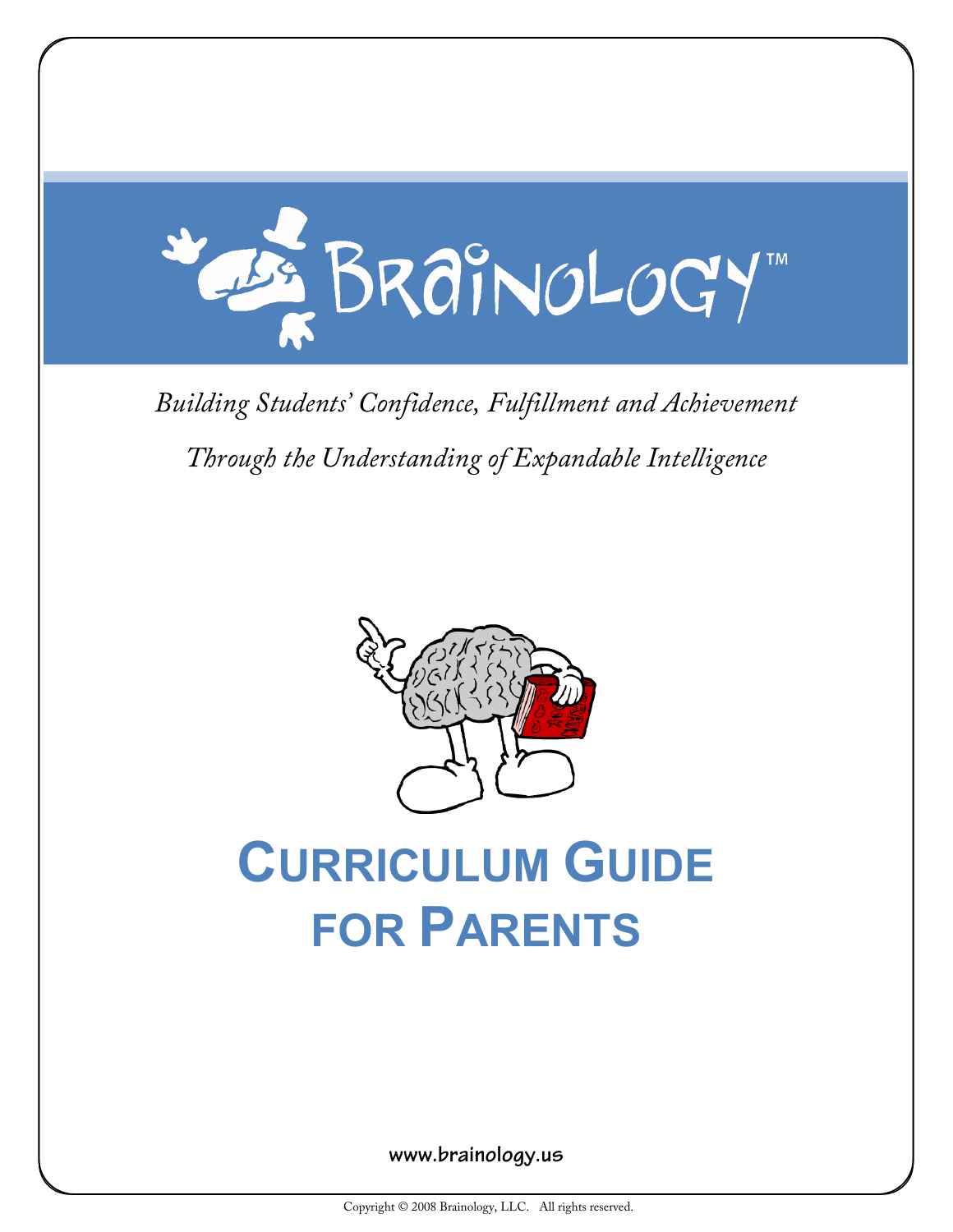### **What is this Curriculum Guide for Parents for?**

This Curriculum Guide for Parents includes an introduction to the Brainology<sup>TM</sup> curriculum, an outline of the goals, lessons, common challenges and at-home reinforcement strategies for each unit and an overview of the research behind Brainology<sup>TM</sup>. It is our belief that all of us can gain knowledge and forge positive relationships over the course of this program that will yield benefits for years to come.

### **The Separate User Guide**

You should also review the User Guide, which has instructions on how to enroll your children in the program and it has a quick visual guide to using the program. You can find the User Guide, along with other curricula that comes with Brainology<sup>TM</sup>, in the  $M_V$ Resources section of our website, specifically at

http://www.brainology.us/websitemedia/userguide.pdf.

### **Other Resources**

Please do visit the My Resources section of our website. You will find there other worksheets and key lesson summaries to use in between sessions and after completing the Brainology<sup>TM</sup> program. It is important to reinforce the Brainology<sup>TM</sup> material in the everyday life of the children so that they incorporate the lessons into their thinking and behavior. Those materials in the  $\overline{\text{My Resources}}$  section, as well as the content in this Curriculum Guide for Parents, will help you to support your children's growth mindset development.

### **Customer Support & Feedback**

If you have any questions or run into any issue please contact us anytime at support@brainology.us. We also always welcome your questions, comments and ideas on what we can do to better serve you at **feedback@brainology.us**.

We look forward to serving you and hope that  $\text{Brainology}^{\text{TM}}$  is very helpful to you and your children.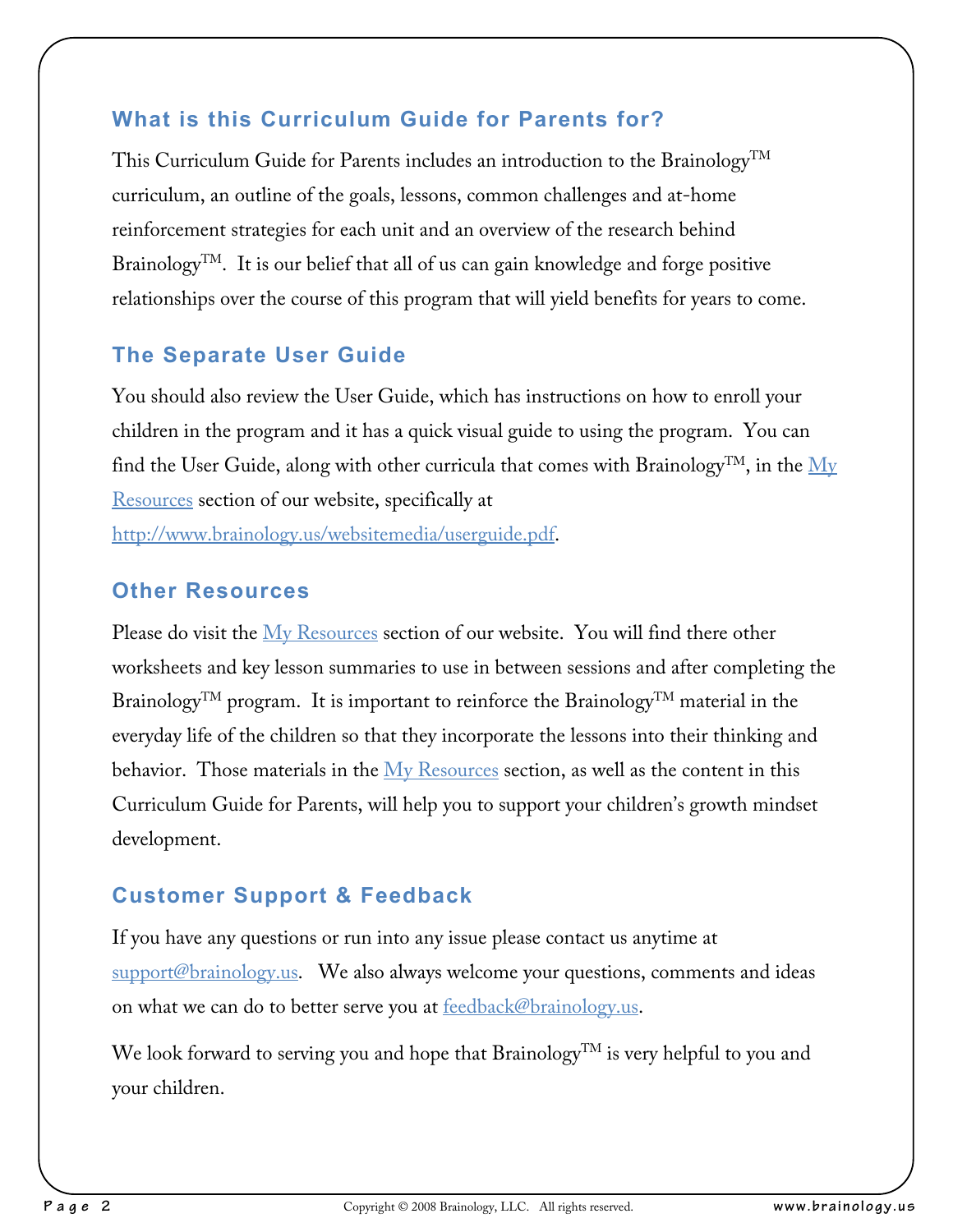## **BRAINOLOGYTM CURRICULUM OVERVIEW**

The goal of the Brainology $\mathbb{M}$  curriculum is to help children develop a growth mindset. Children with a growth mindset think of their intelligence as something that they can develop through learning and study rather than as something fixed. Cultivating a growth mindset can help increase a child's sense of self-efficacy and motivation to learn.

We help children develop a growth mindset by teaching them how the brain functions, learns and remembers, and how it changes physically when we exercise it through study and learning. In addition, we provide a practical set of skills for tackling academic challenges by showing them how to apply this knowledge to their schoolwork.

Brainology<sup> $m$ </sup> is designed as a challenge-based, interactive multimedia instructional program. In an introduction plus four ~30 minute units, children follow animated teenaged characters Chris and Dahlia as they tackle various problems in their most difficult subjects. They visit the lab of eccentric brain scientist Dr. Cerebrus and learn about the basic structure and function of the brain: how thinking occurs, how learning and memory work, how to develop and change the brain, and how to improve their study habits and skills in light of this knowledge. They gain experience in visualizing and applying these ideas through interactive activities and exercises. Throughout the program they reflect on their challenges and their learning through an E-Journal. The goal is for them to understand that they have great, untapped potential and that the development of their mental ability is largely within their own control, and to provide them with study habits and skills that will help them take action.

**Page 3**<br> **Page 3**<br> **Page 3**<br> **Page 3**<br> **Page 3**<br> **Page 3**<br> **Page 3**<br> **Page 3**<br> **Page 3**<br> **Page 3**<br> **Page 3**<br> **Page 3**<br> **Page 3**<br> **Page 3**<br> **Page 3**<br> **Page 3**<br> **Page 3**<br> **Page 3**<br> **Page 3**<br> **Page 3**<br> **Page 3**<br> **Page 3**<br> **P** Through this Curriculum Guide for Parents we hope to help you support your children by providing information and strategies that you can use to reinforce their growth mindset development.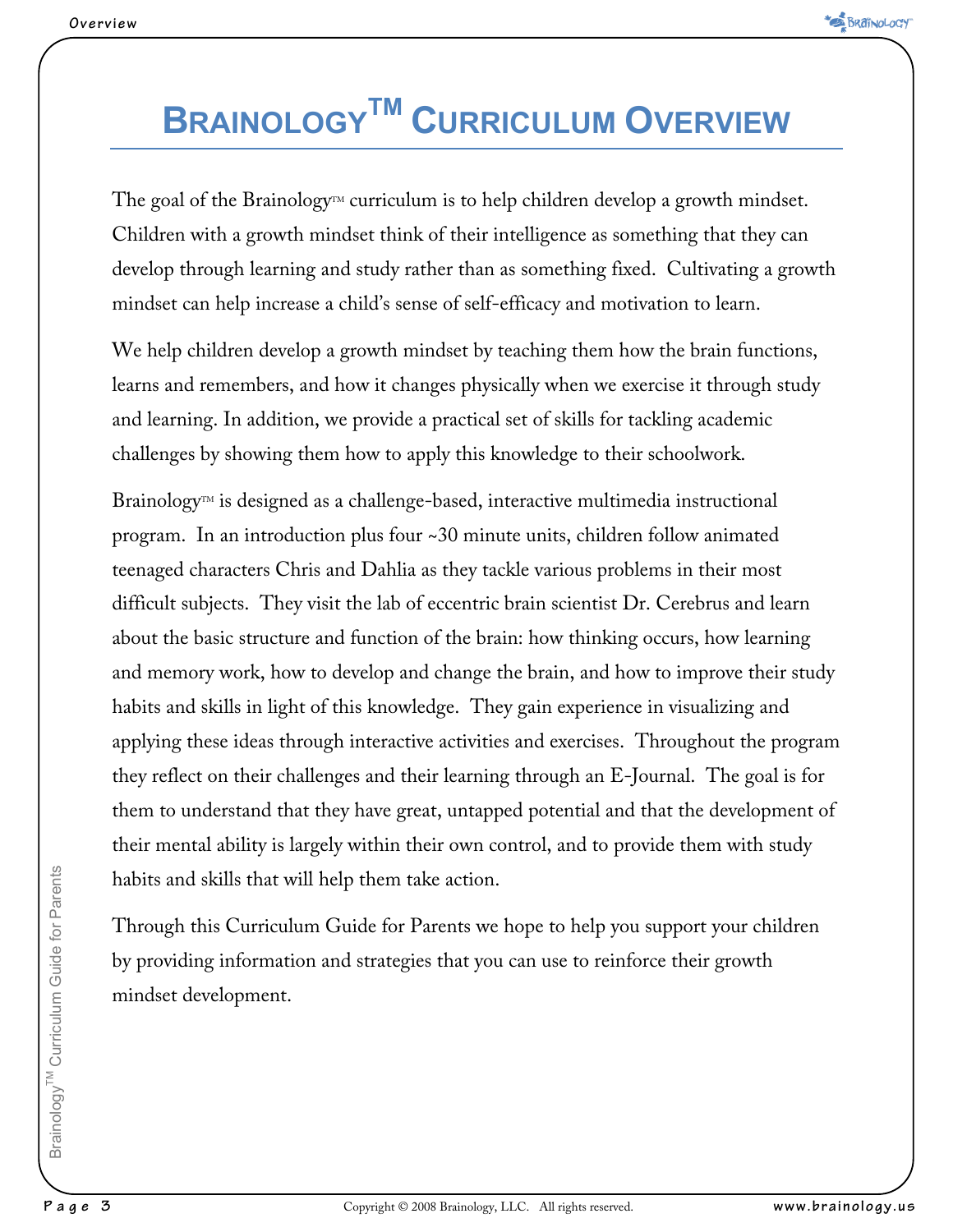## **GUIDING YOUR CHILD TO THE GROWTH MINDSET**

It is important that the adults around the child are well versed on and embrace the growth mindset. They need to be able to guide their children in their everyday life, and model the behavior that the growth mindset advocates.

Of particular relevance to parents is the topic of praise, which we briefly discuss below. If you would like a more in-depth discussion of this and other growth mindset topics, we highly recommend our co-founder Carol Dweck's book *Mindset: The New Psychology of Success*. Additional resources are listed at the end of this section.

### **The Mindsets**

Dr. Carol Dweck's research shows that someone's mindset profoundly affects the way this person leads his or her life. It determines behavior which has significant consequences.

- **Fixed Mindset**: The belief that one or more of your basic qualities are set in stone. This mindset creates an urgency to prove yourself over and over by undertaking efforts with low risk and high probability of success. Students with a fixed mindset will frequently lose interest in a subject when it becomes difficult.
- **Growth Mindset**: The belief that your basic qualities can be cultivated through your own effort and that we don't know the upper bounds of what anyone can accomplish with years of passion, toil and training.

### **The Danger of Praise**

**Page 4**<br>
Page 4<br>
Page 4<br>
Page 4<br>
Page 4<br>
Page 4<br>
Page 4<br>
Page 4<br>
Page 4<br>
Page 4<br>
Page 4<br>
Page 4<br>
Page 4<br>
Page 4<br>
Page 4<br>
Page 4<br>
Page 4<br>
Page 4<br>
Page 4<br>
Copyright © 2008 Brainology, LLC. All rights reserved.<br>
Page 4<br>
Page No parent thinks "I wonder what I can do today to undermine my children, subvert their effort, turn them off learning, and limit their achievement." Of course not. They think "I would do anything, give anything, to make my children successful." Yet many of the things they do boomerang. Their helpful judgments, their lessons, their motivating techniques often send the wrong message.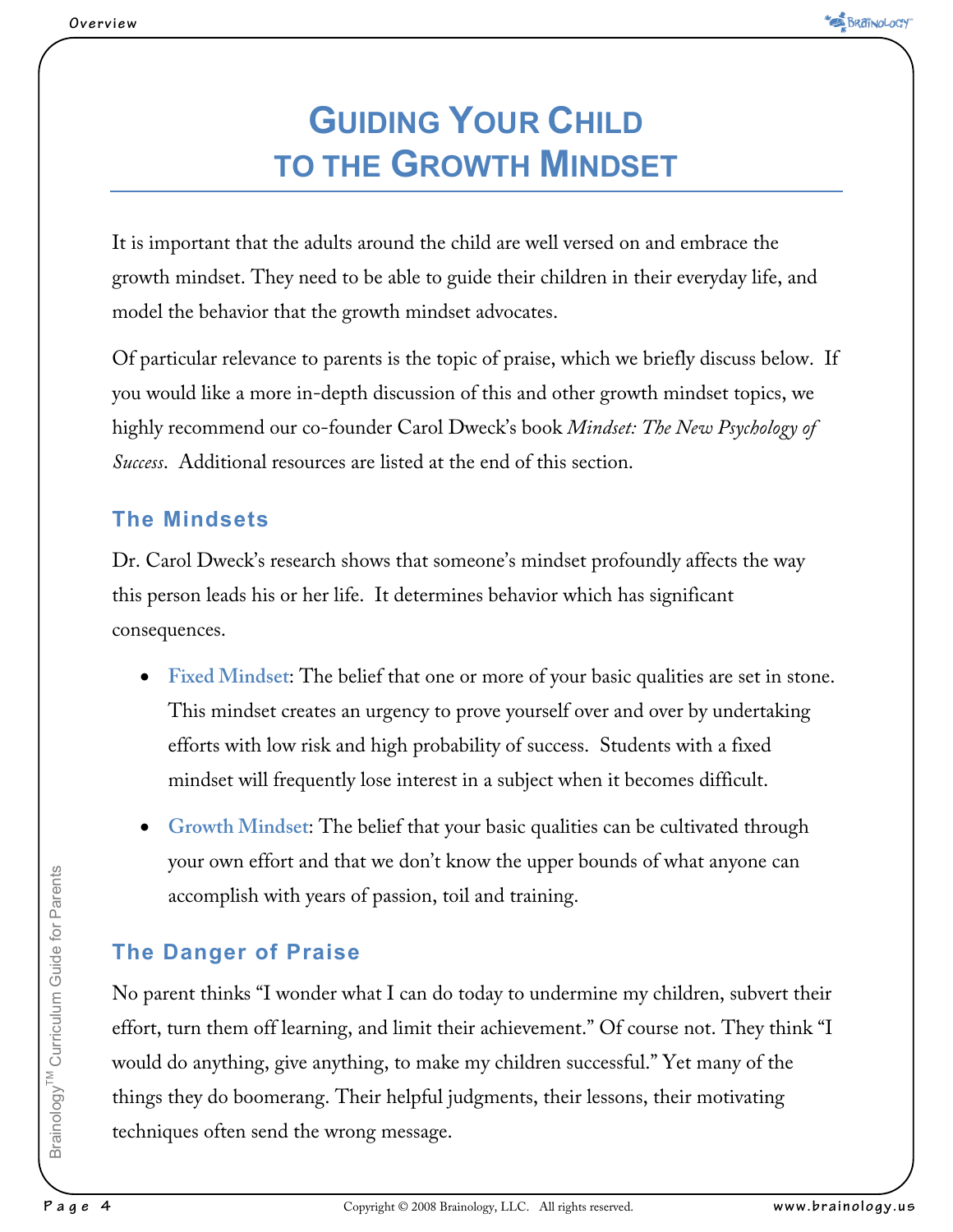In fact, every word and action sends a message. It tells children – or students or athletes – how to think about themselves. It can be a fixed mindset message that says: "You have permanent traits and I'm judging them." Or it can be a growth mindset message that says: "You are a developing person and I am interested in your development"...

#### **Messages About Success**

Listen for the messages in the following examples:

- "You learned that so quickly! You're so smart!"
- "Look at that drawing. Martha, is he the next Picasso or what?"
- "You're so brilliant, you got an A without even studying!"

If you're like most parents, you hear these as supportive, esteem-boosting messages. But listen more closely. See if you can hear other messages, the ones that children hear:

- "If I don't learn something quickly, I'm not smart."
- "I shouldn't try drawing anything hard or they'll see I'm no Picasso."
- "I'd better quit studying or they won't think I'm brilliant."

#### **Messages About Failure**

Nine-year-old Elizabeth was on her way to her first gymnastics meet. Lanky, flexible, and energetic, she was just right for gymnastics, and she loved it. Of course, she was a little nervous about competing, but she was good at gymnastics and felt confident of doing well. She had even thought about the perfect place in her room to hang the ribbon she would win.

**Page 5**<br> **Page 5** Copyright © 2008 Brainology, LLC. All rights reserved.<br> **Page 5** Copyright © 2008 Brainology, LLC. All rights reserved.<br> **Page 5** Copyright © 2008 Brainology, LLC. All rights reserved.<br> **Page 5** Copyrigh In the first event, the floor exercises, Elizabeth went first. Although she did a nice job, the scoring changed after the first few girls and she lost. Elizabeth also did well in the other events, but not well enough to win. By the end of the evening, she had received no ribbons and was devastated.

What would you do if you were Elizabeth's parents?

1. Tell Elizabeth you thought she was the best.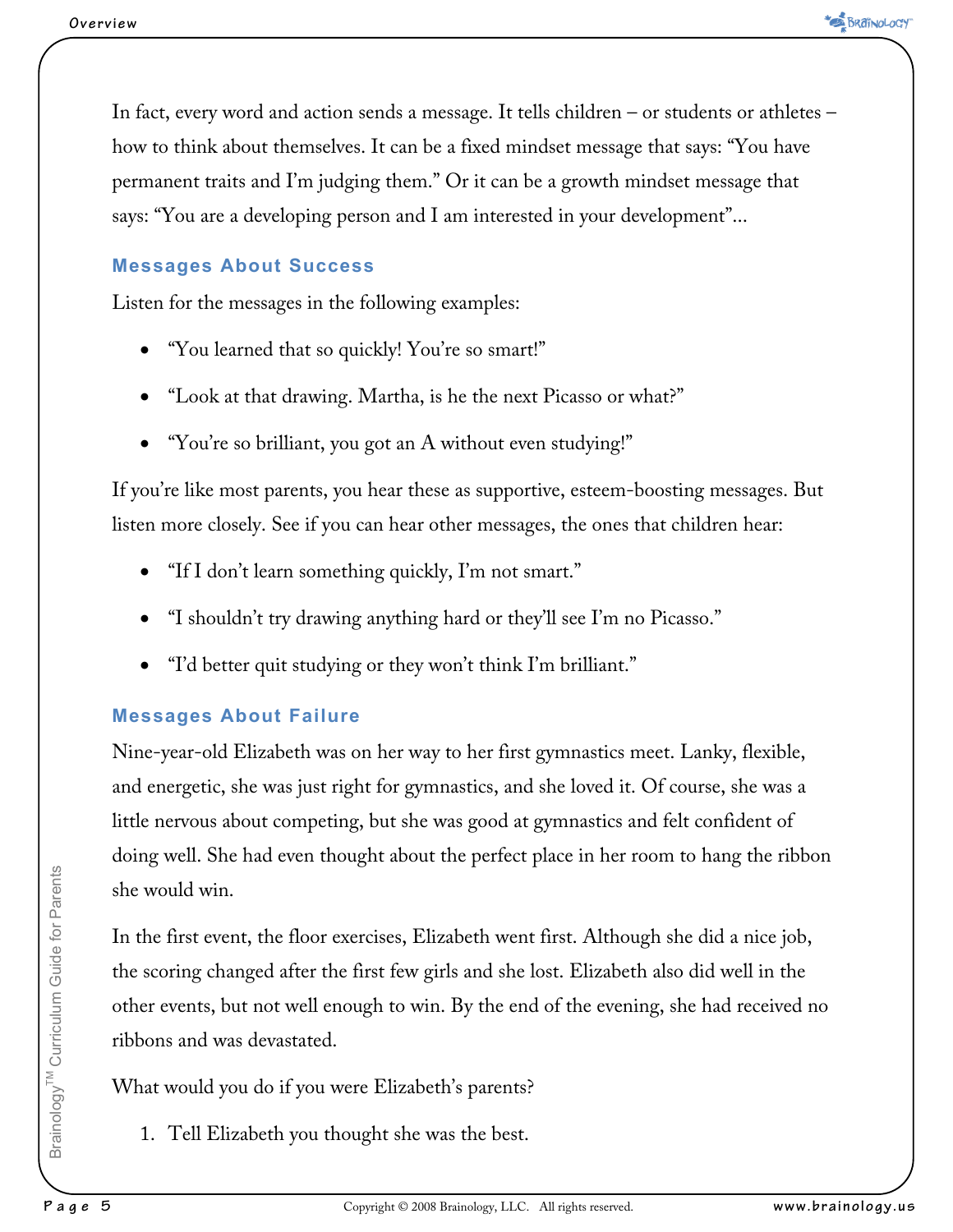- 2. Tell her she was robbed of a ribbon that was rightfully hers.
- 3. Reassure her that gymnastics is not that important
- 4. Tell her she has the ability and will surely win next time.
- 5. Tell her she didn't deserve to win.

There is a strong message in our society about how to boost children's self-esteem, and a main part of that message is: protect them from failure! While this may help with the immediate problem of a child's disappointment, it can be harmful in the long run. Why?

Let's look at the five possible reactions from a mindset point of view and listen to the messages:

- The first (you thought she was the best) is basically insincere. She was not the best – you know it, and she does too. This offers her no recipe for how to recover or how to improve.
- The second (she was robbed) places blame on others, when in fact the problem was mostly with her performance, not the judges. Do you want her to grow up blaming others for her deficiencies?
- The third (reassure her that gymnastics doesn't really matter) teaches her to devalue something if she doesn't do well in it right away. Is this really the message you want to send?
- The fourth (she has the ability) may be the most dangerous message of all. Does ability automatically take you where you want to go? If Elizabeth didn't win this meet, why should she win the next one?
- **Page 6**<br> **Page 6** Copyright © 2008 Brainology, LLC. All rights reserved.<br> **Page 6**<br> **Page 6**<br> **Page 6**<br> **Page 6**<br> **Page 6**<br> **Page 6**<br> **Page 6**<br> **Page 6**<br> **Page 6**<br> **Page 6**<br> **Page 6**<br> **Page 6**<br> **Page 6**<br> **Page 6**<br> **Page 6** The last option (tell her she didn't deserve to win) seems hardhearted under the circumstances. And of course you wouldn't say it quite that way. But that's pretty much what her growth-minded father told her.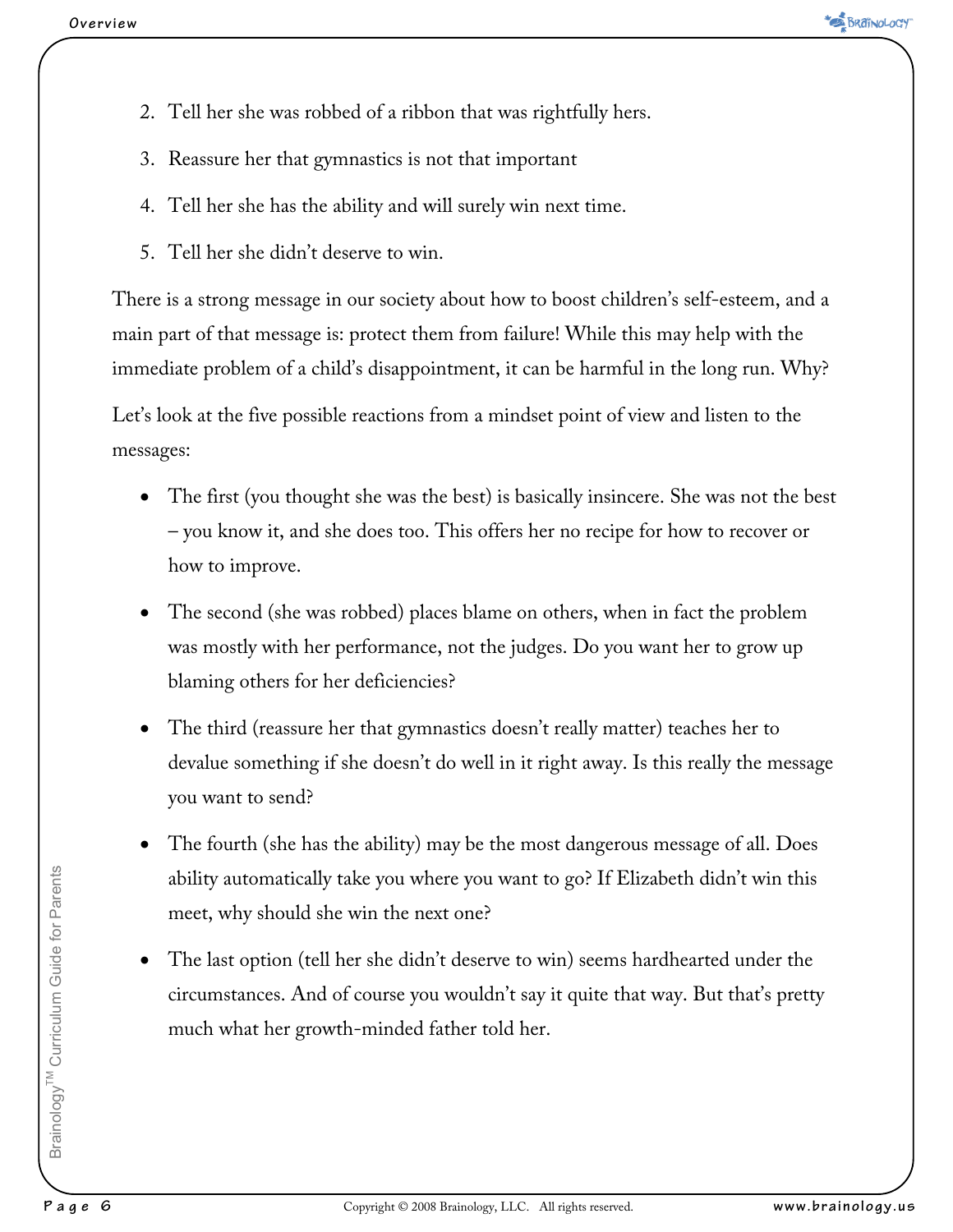#### **Healthy Praise**

After seven experiments with hundreds of children, we have clear findings that praising children's intelligence lessens their motivation and harms their performance. Instead of praising talent and intelligence, focus on your child's effort and behavior. For example: rather than saying, "You are very smart for getting an A in math", you can say "You must have tried very hard to get an A in math". This puts the praise on the effort and the behavior rather than on the outcome, the A in math. Upon failure, you could say "I know how you feel. It's disappointing to have your hopes up and to perform your best but not make the squad, but it happens to everybody and we must take it as a learning experience. If this is something that you really want, then it's something you'll really have to work for, as with everything else in life. We can try different approaches and learn from them to find the way to success." This approach allows you to console and empathize with your child. It also gives your child the opportunity to grow from her failure and teaches her that through hard work and effort she can undertake lifelong learning and selfimprovement.

### **Additional Resources**

For additional resources on these topics you may want to read:

- Dr. Carol Dweck's book Mindset: The New Psychology of Success, which includes a chapter on Parents, Teachers and Coaches. The book's website is http://www.mindsetonline.com/
- A summary of the research that led to Brainology<sup>TM</sup>: http://www.brainology.us/websitemedia/info/brainology\_intro\_pres.pdf
- **Page 7** Copyright © 2008 Brainology, LLC. All rights reserved.<br> **Page 7** Copyright © 2008 Brainology, LLC. All rights reserved.<br> **Page 7** Copyright © 2008 Brainology, LLC. All rights reserved.<br> **Page 7** Copyright © 2008 B • How Not to Talk to Your Kids: The inverse power of praise, New York Magazine cover article, Feb. 17 2007: http://nymag.com/news/features/27840/
	- The Secret to Raising Smart Kids, Scientific American, Dec. 2007: http://www.sciam.com/article.cfm?id=the-secret-to-raising-smart-kids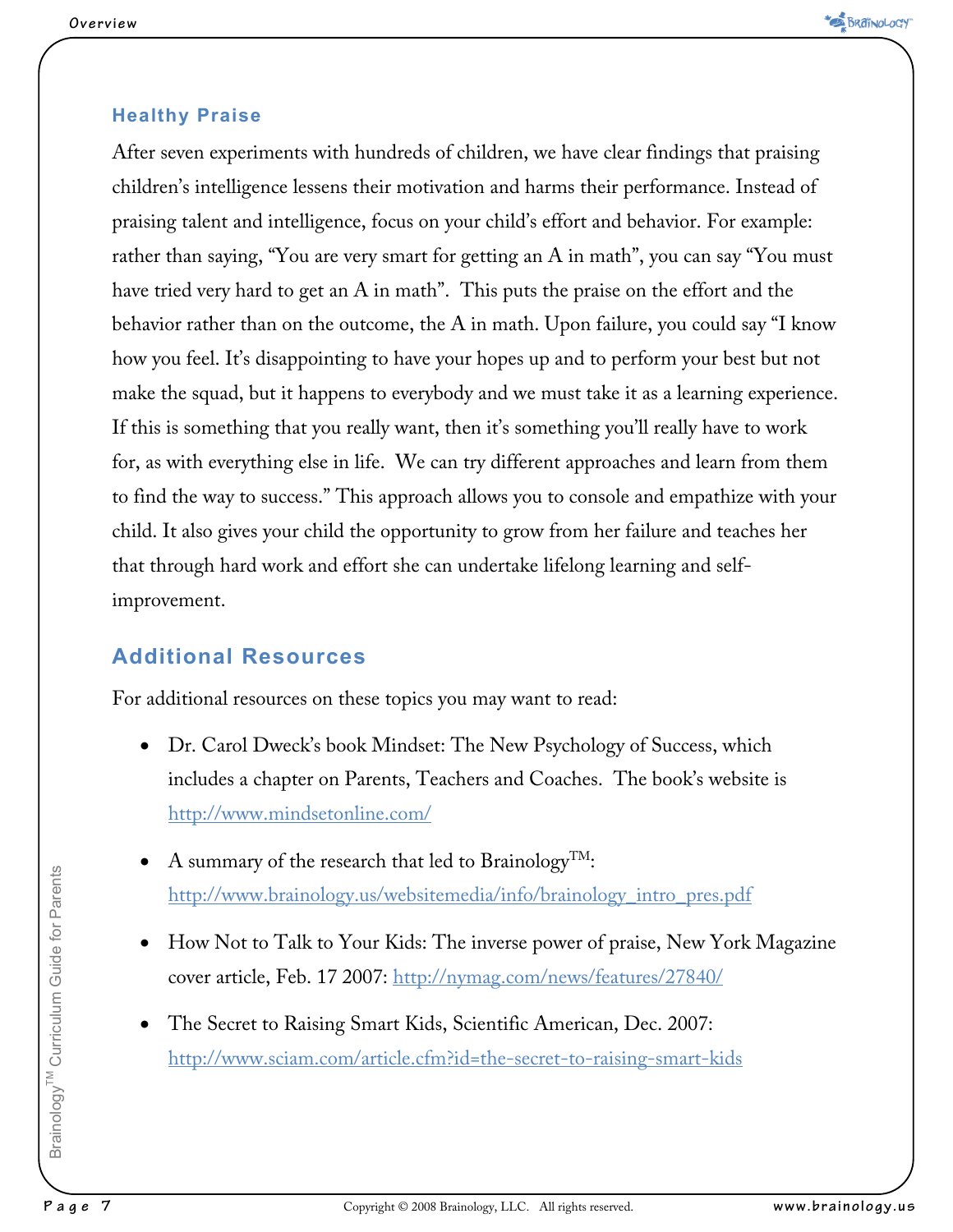## **UNIT 1: BRAIN BASICS**

**Unit Goal** Children learn the basics of brain structure and function, particularly what is required to maintain readiness to learn and how attention and concentration are supported. This unit prepares children both for higher-level understanding of thinking and learning processes that underlie a growth mindset, and for more advanced study strategies.

**Key Challenge** Children have difficulty concentrating on school work.

### **Main Information from Unit 1**

- The brain needs certain things in order to function well. Some examples are sleep, and foods like eggs, nuts and fish that contain important chemicals.
- The brain is the body's control center: it gets information from all your senses, and is in charge of all of the body's voluntary and involuntary movement.
- Different areas of the brain take in information from different senses and do different things.
- Your senses serve as different "pathways" to the brain: using more than one sense to learn about something lets you use more of your brain and aids learning and memory.
- Using different *complementary modes* of learning one thing can help focus your attention and increase learning. For example, seeing a picture while hearing an explanation is a very effective way to learn.
- **Page 8**<br> **Page 2008**<br> **Page 3** CD and watching a cartoon<br> **Page 3** CD and watching a cartoon<br>
while trying to read may distract you and reduce your learning capacity.<br> **Page 8**<br> **Page 8** Copyright © 2008 Brainology, LLC. • In contrast, getting information about different *competing things* through different senses can interfere with learning. For example, playing a CD and watching a cartoon while trying to read may distract you and reduce your learning capacity.
	- In other words, we can ask ourselves: are my different senses pulling me in the same direction, or in all different directions?
	- Active learning approaches are best, because they help to keep your attention *focused on* the subject, and increase *understanding of* the subject.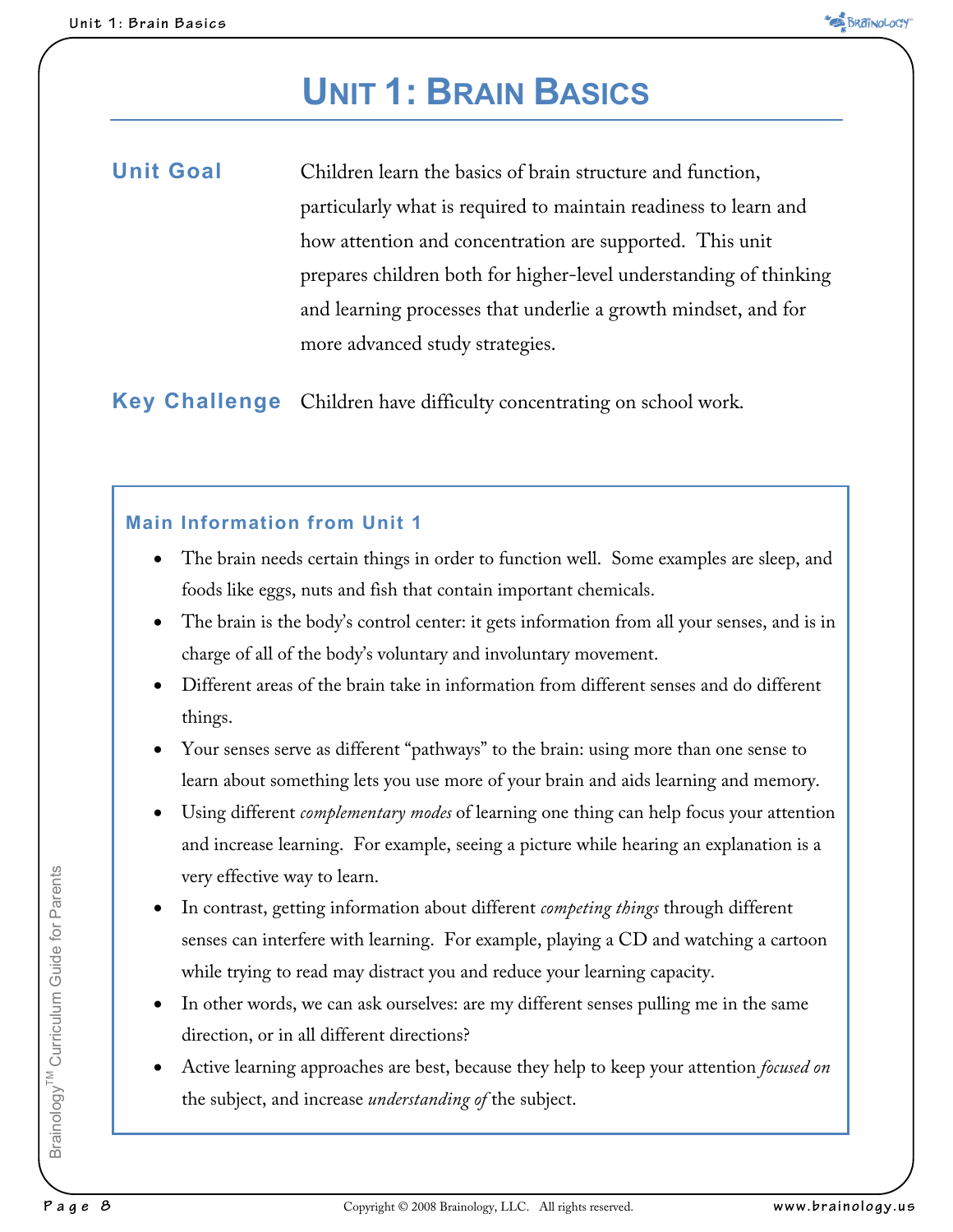#### **What promotes self-efficacy?**

Self-efficacy is the feeling that you have the power to achieve or do something through your own efforts. Young people usually do not feel in control—of their environment, of the things they must learn, of the standards they must meet, of their success or achievement level. By helping children understand how to use their brains in a more effective way, you can help your child to feel more in control of themselves and of what they can achieve.

### **Discussion Activities**

These discussion activities are ideas to get you started, and ways to reinforce the concepts that your child is learning. Discussions should take place after each interactive lesson, or during other time throughout the week. Or, you may ask your child to write about these questions and then share their responses.

#### **All of Your Brain!**

Why do you think it is easier to learn things you are interested in than things you find boring? What do you do differently when you are learning about something you like?

Possible responses include:

- I pay attention!
- I take an active approach, practicing and getting involved.
- I keep working at it even when it is hard.
- I think about it even when you are not doing it.
- I share it with others.
- I stay focused on the task.
- I use my whole brain!

**Page 9** Copyright © 2008 Brainology, LLC. All rights reserved.<br> **Page 9** Copyright © 2008 Brainology, LLC. All rights reserved. **Page 9** Copyright © 2008 Brainology, LLC. All rights reserved. **Page 9** Copyright © 2008 Bra How could you use these strategies in your studies? How could you use more senses, and more of your brain, in your coursework? Possible responses include:

- I could discuss the information with others.
- I could draw myself a diagram.
- I could repeat aloud the information to myself.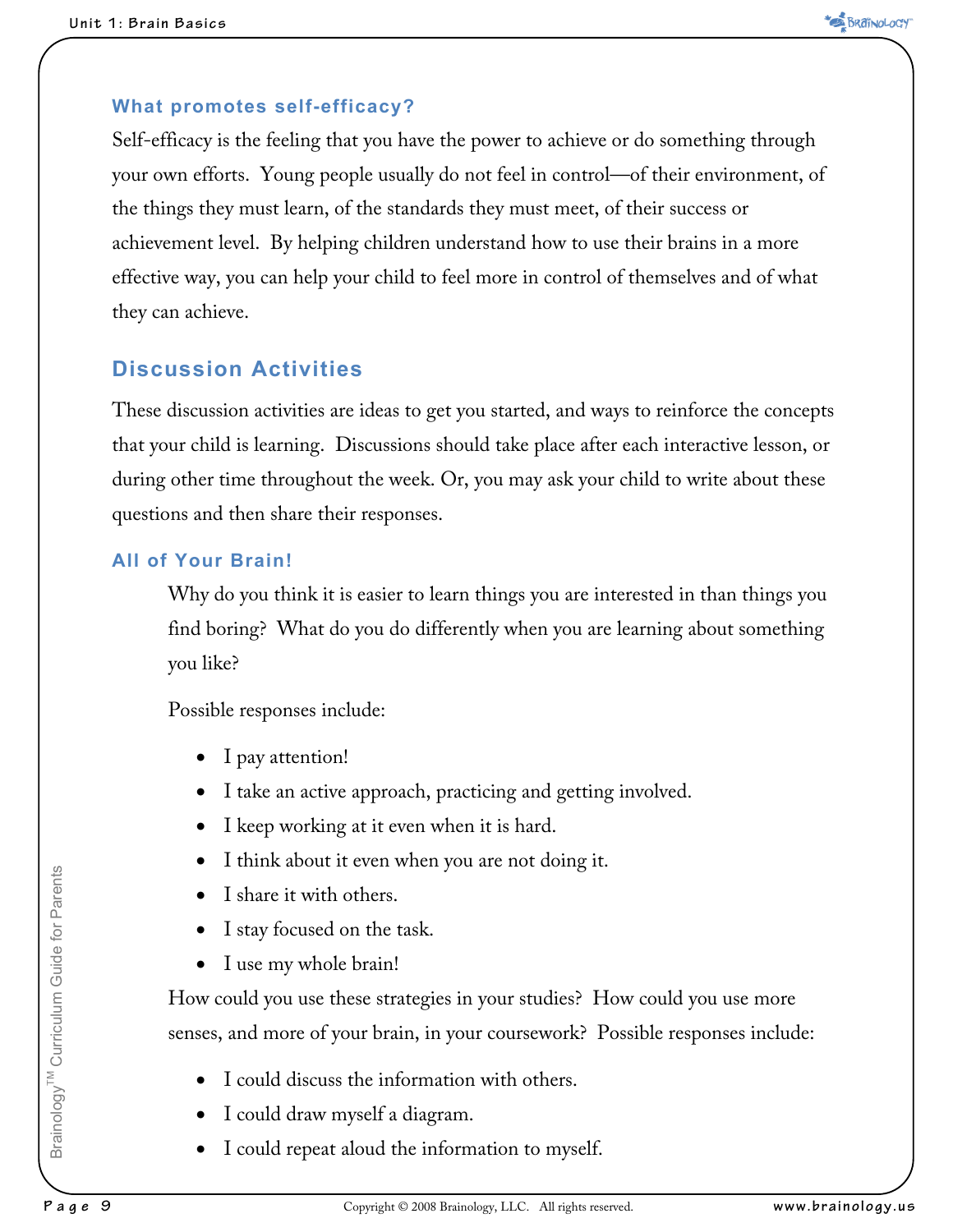### **Reinforcement Strategies**

#### **Child Feedback:**

Use opportunities at home to praise your child for using all the different parts of their brains through varied learning strategies. Some examples include:

- Drawing a diagram to help you see your work is a great problem-solving strategy!
- Good job explaining the problem aloud; it really helps to talk things out!

### **Concrete Strategies:**

The use of different learning strategies can also be facilitated while learning different subjects. Some examples include:

- After reading part of a math text book, or a math problem, ask your child to rephrase the main ideas of the text, or explain the main points of the problem to you.
- Children can design their own cartoon strips to rephrase key parts of a lesson, retell a story problem or sequence problem-solving steps.
- Children can use other senses and abilities when they work in small groups to cooperatively solve problems.

### **Give Yourself a Brain Scan:**

Remind your child that they need to think about whether they have given their brains everything they need to learn well. Suggest that they be their own brain scientist and use a checklist to make sure they are giving their brains all the help they need:

- Have you eaten a good breakfast/lunch today?
- Did you get enough sleep last night?
- Did you keep your attention on this when you were trying to learn it?
- Were there other distractions in your environment when you were trying to learn?
- Did you use more than one sense to learn this material?
- Did you find an active way to practice this material?

**P a g e 10**<br> **P a g e 10** Copyright © 2008 Brainology, LLC. All right reserved.<br> **P a g e** 10<br> **P** a g e 10<br> **P** a g e 10<br> **P** a g e 10<br> **P** a g e 10<br> **P** a g e 10<br> **P** a g e 10<br> **P** a g e 10<br> **E** Copyright © 2008 Brainol By helping your child understand how their brain works and how they can help it to work better, you are laying the groundwork for them to develop a sense of self-mastery and a growth mindset!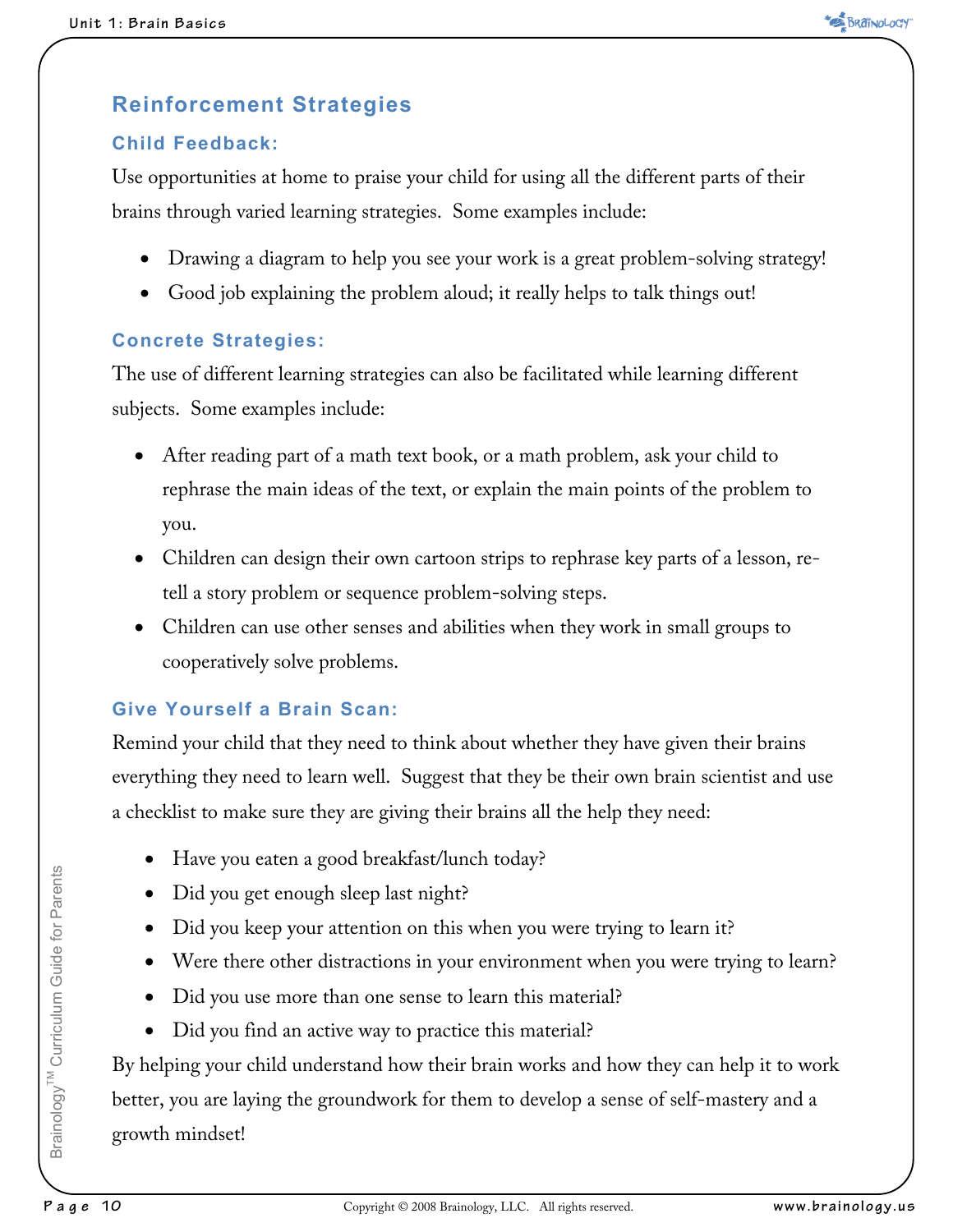## **UNIT 2: BRAIN BEHAVIOR**

### **Unit Goal** Children learn that the brain functions by sending chemical messages through a network of nerve cells, and that these cells are responsible for thought. This insight provides a foundation for understanding how learning changes the brain—the growth mindset. They also learn how emotions can influence the brain and are taught strategies for managing their negative emotions and enhancing the positive ones.

**Key Challenge** Children whose learning and performance are hampered by test anxiety and other negative emotions need to learn to manage their anxiety with a little knowledge about how the brain works.

### **Main Information from Unit 2**

- The brain is made up of nerve cells, called **neurons**, in a network of over 1 trillion connections.
- Neurons communicate with each other through these connections, using chemicals called neurotransmitters.
- The branching parts, called dendrites, receive messages, and the long part, called the axon, transmits a signal through the neuron.
- Thinking is influenced by the emotions, especially anxiety.
- When facing any type of threat, the brain sets off a fight-or-flight response that causes physical signs of anxiety, which interfere with thinking.
- **P a g e 11** Copyright © 2008 Brainology, LLC. All right reserved.<br> **P** a g a g 11 Copyright © 2008 Brainology, LLC. All rights reserved.<br> **Page 11** Copyright © 2008 Brainology, LLC. All rights reserved.<br> **Page 11** Copyri • Many students have performance anxiety—stress related to taking tests, giving presentations, or other performance-oriented situations—that can interfere with performance even when they know the material.
	- You can lower your anxiety level by being prepared, thinking positively, and calming your breathing.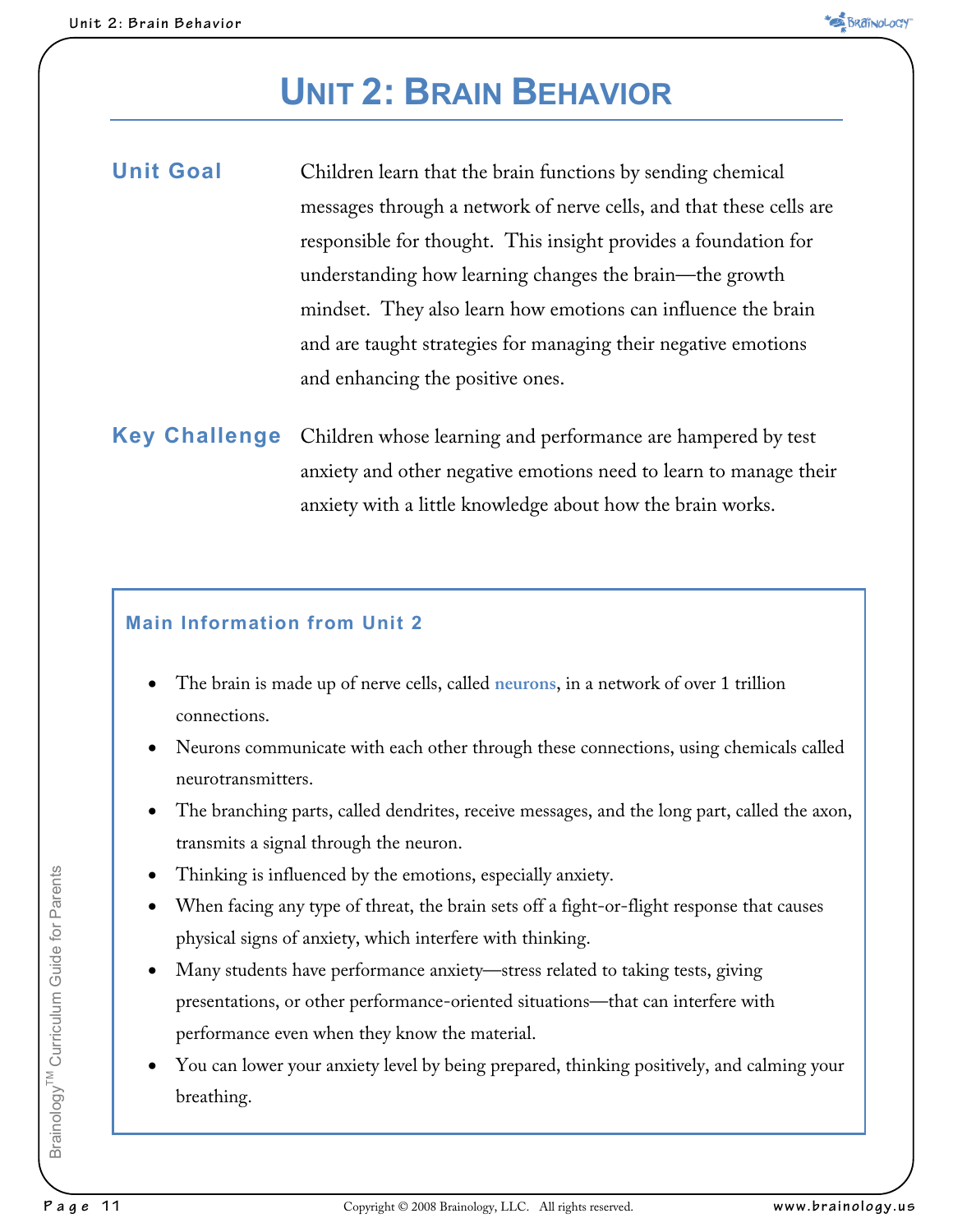#### **What makes children want to learn?**

When children are focused on learning as a goal, they are more likely to stick with difficult things, to seek help when they need it, and to work hard even when they don't have to. But, because many children are worried about performing poorly in the very areas where they most need to learn, they may be too afraid of "looking dumb" to risk trying to learn. Anxiety is often a product of a fixed mindset, in which every performance is high-stakes. We can help to focus children on a learning goal by letting them know that learning usually involves making mistakes, showing one's lack of skill and not doing as well as others who are more expert. Children often feel that only top performers are successful and admired by others. Focusing on a child's growth and progress, rather than on their performance relative to others, can decrease their fear of "looking dumb." Remind your child that everyone blunders when they are learning something. Let your child know that mistakes are not only okay, they can be useful feedback in the learning process. Praise your child for their effort and progress, and don't overemphasize perfect performance.

### **Discussion Activities**

#### **Meeting the Challenge**

Michael Jordan did not make his high school basketball team. Helen Keller was mistaken for mentally disabled early in life. Albert Einstein failed classes in grammar school. Yet they all went on to achieve great things in their fields of expertise and in their lives.

- What do you think they did to overcome these challenges and achieve their goals?
- Is there a high-pressure situation in your students' lives where they overcame a challenge? In this situation, what did they do to achieve their goals?
- **P a g e 12**<br> **P a g e 12** Copyright © 2008 Brainology, LLC. All rights reserved.<br> **P a g e 12** Copyright © 2008 Brainology, LLC. All rights reserved.<br> **P a g e** 12 • Consider the strategies that Dr. C. shares with Chris and Dahlia. Have your child discuss how these strategies have worked for them in the past or could work for them in the future.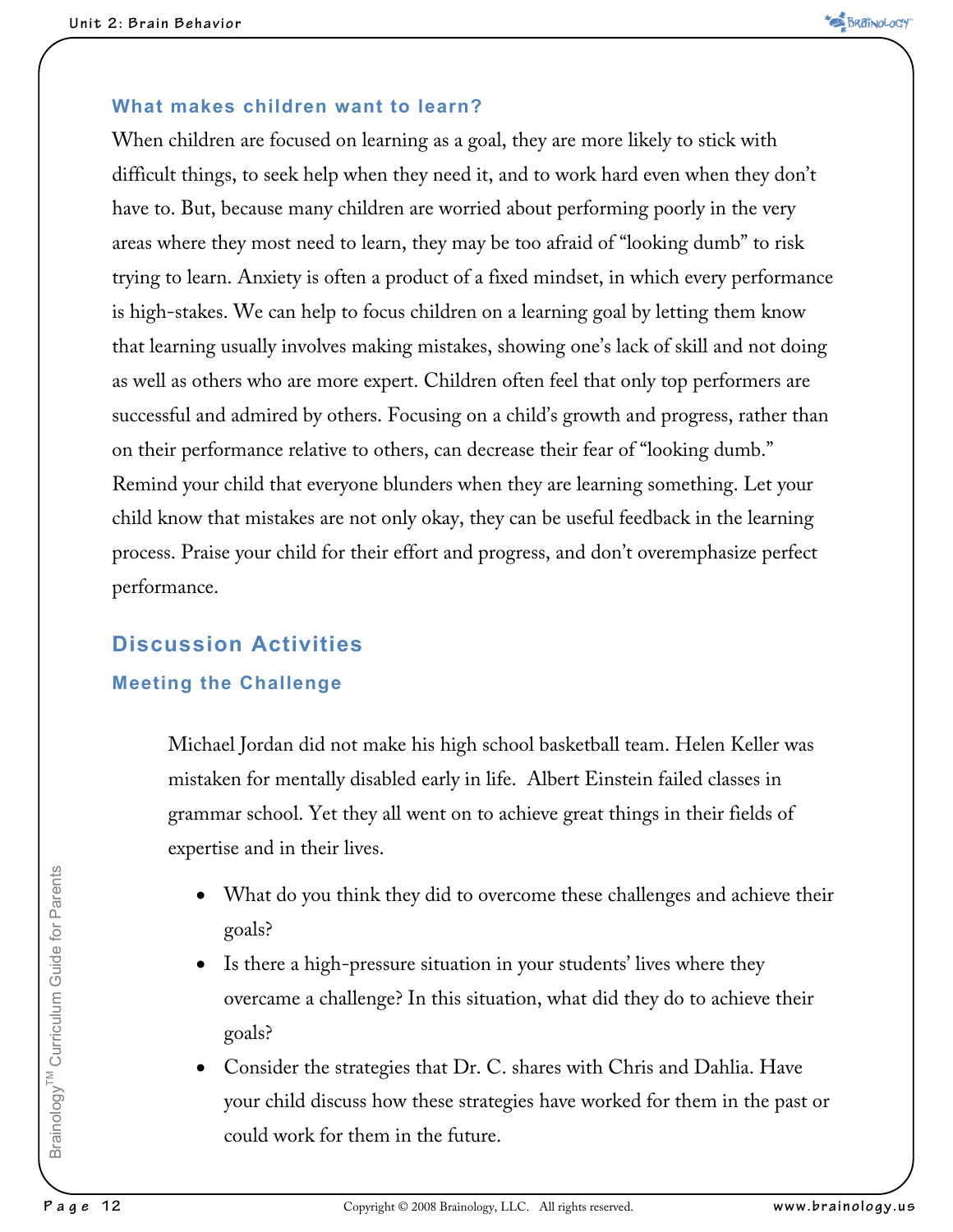• Often people are judged based not on their ability to learn but rather on unusual beliefs they hold or because of a prejudice, such as "Girls can't do math." Women such as Mae Jemison, the first African American woman in space, faced such prejudice. And Jill Cornell Tarter, the first woman to head SETI, a group that uses technology and science to search for life on other planets, struggled because of her unusual beliefs. How do you suppose these women used Dr. C's strategies to stay focused and meet their goals?

### **Reinforcement Strategies**

#### **Child Feedback:**

Encourage your child to use new strategies and not be discouraged by difficulties they are having by praising their process. Making mistakes is an important part of learning. Reminding your child that math is tough, especially when it is a brand new skill will help them stay persistent. Knowing that other people struggle, too, helps children overcome their frustration with difficult new applications.

For example,

- If you could already do it perfectly, you wouldn't be learning anything.
- I don't know anyone who hasn't struggled with this kind of word problem, until they learn how to do it.
- Your skills have really improved in this subject!
- You can use this mistake. Think about why it didn't work, and learn from it.
- Don't worry about getting it wrong—I just want you to understand how to do it.
- **P a g e 13** Copyright © 2008 Brainology, LLC. All rights reserved.<br> **Pa g e 13** Copyright © 2008 Brainology, LLC. All rights reserved.<br> **Pa g e 13** Copyright © 2008 Brainology, LLC. All rights reserved.<br> **Pa g e 13** Copy • You know, if you learn how to do this type of problem it will really help you with \_\_\_\_\_\_\_\_ (e.g. mention some way that a math skill might be applicable in your child's life, for example keeping track of sports scores, comparing two items to see which is a better value for purchase, etc.)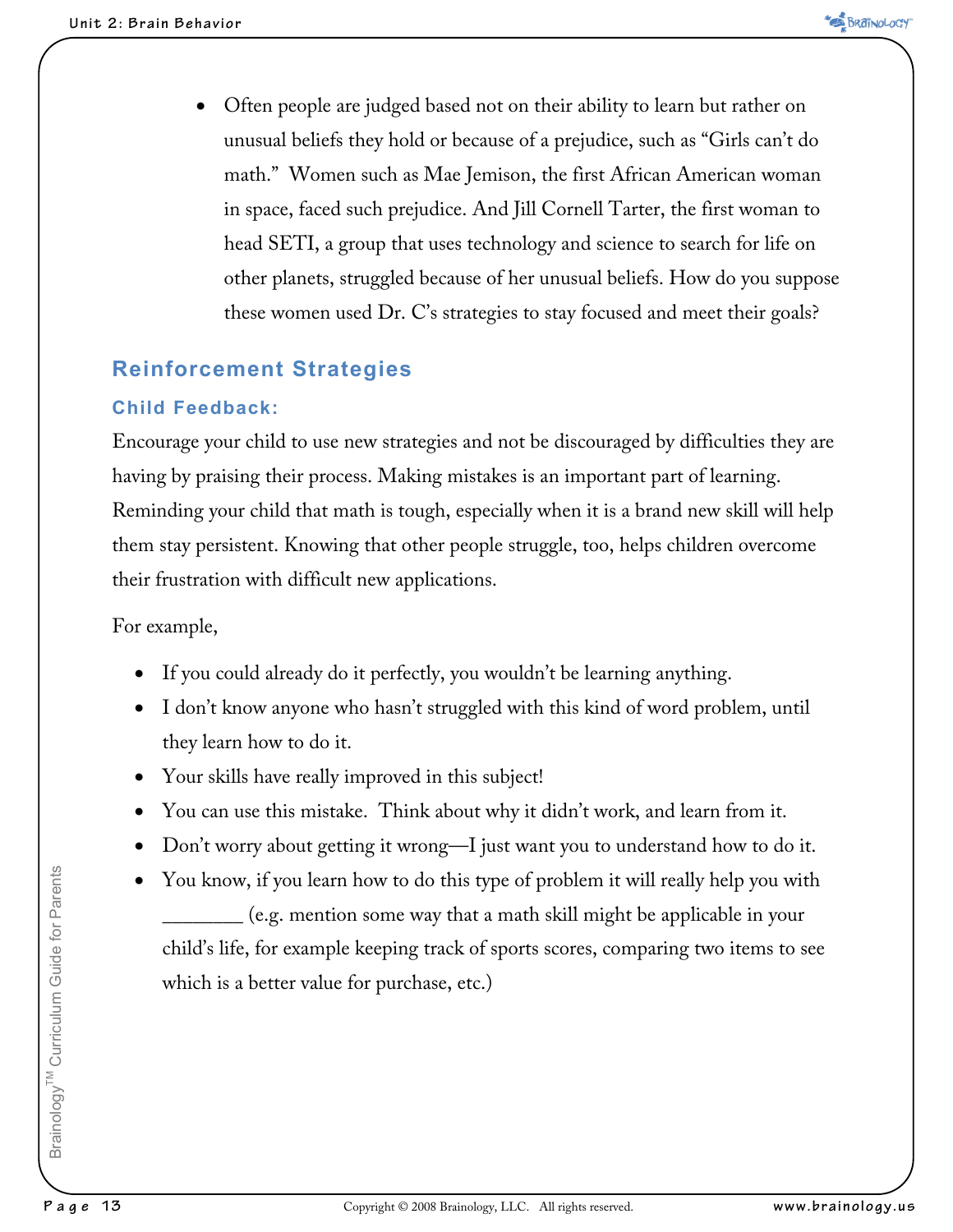### **Give Yourself a Brain Scan!**

Children often have performance anxiety, particularly when it comes to test-taking, giving presentations, or discussing their questions and problems with the class. This anxiety can interfere with learning and performance much more often than we may recognize. To deal with anxiety about performance, address stress directly to show that it is perfectly normal to feel anxious when being tested or performing new skills. Suggest that your child tries the following strategies to manage anxiety:

- Change thoughts and preconceptions about test taking from negative to positive instead of saying, "I'm going to fail," say, "I'm going to do my best." Set positive and realistic goals.
- Focus on the PROCESS, not the OUTCOME. A learning or test-taking strategy (process) that includes studying as well as ways to relax before and during a test, if your child begins to panic, will ultimately yield a better test score (outcome) without placing emphasis on the score alone.
- Square breathing can really help your child if they start to panic during a test, or any other time they feel overcome with anxiety. Use a moment of square breathing to relax your mind during a test—taking time out can help you finish what you need to do and feel good about it, too.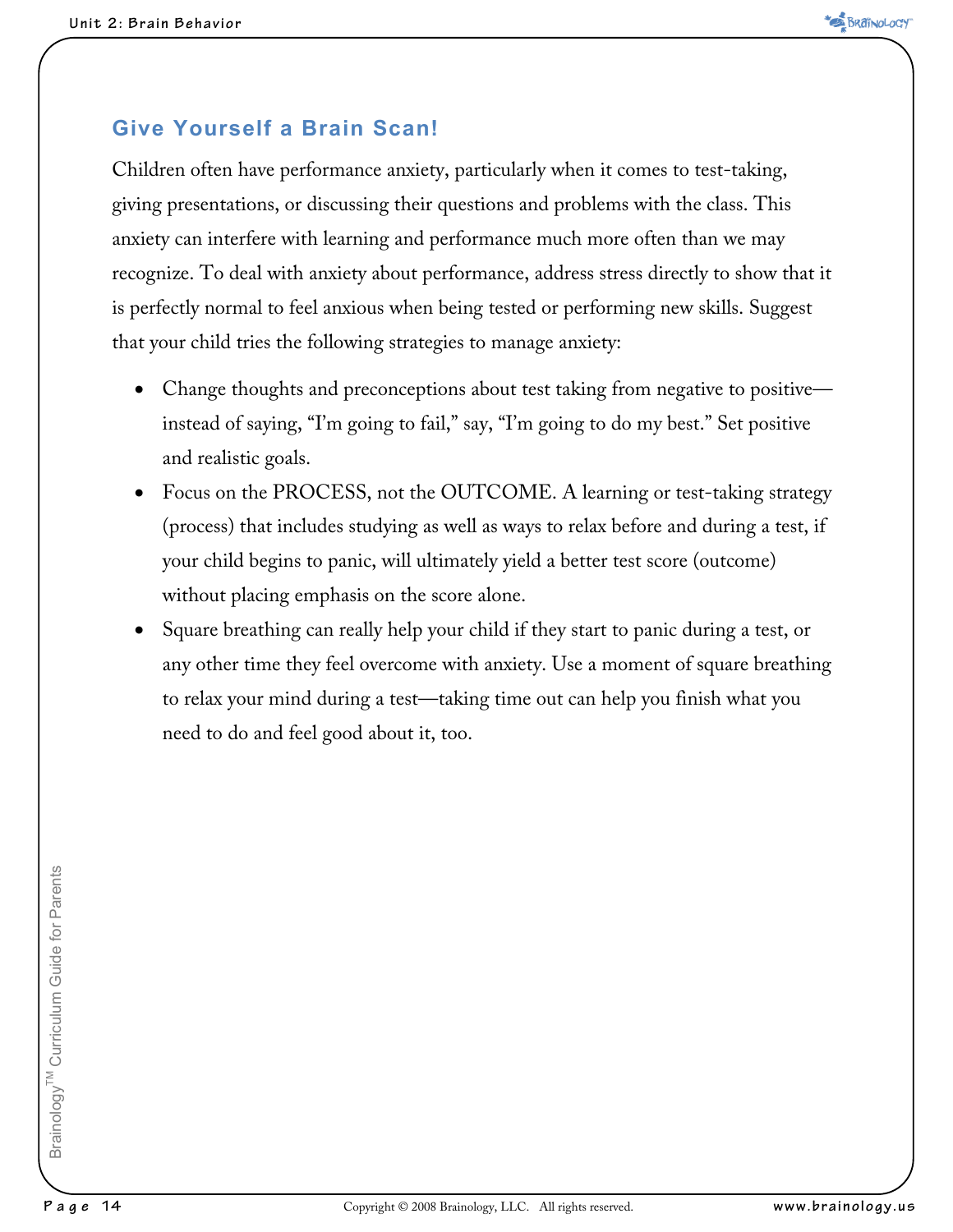## **UNIT 3: BRAIN BUILDING**

### **Unit Goal** Children discover how learning changes the brain, through the growth of connections in neural networks with repeated use, the key to the growth mindset. Children learn that intelligence can be developed through mental exercise, and what sorts of activities promote learning.

### **Key Challenge** Children have difficulty learning, especially in certain subjects, because they don't put in enough effort.

### **Main Information from Unit 3**

- The brain and intelligence are not fixed—they both change when you learn.
- The brain grows more new cells and the cells make new connections when you learn.
- You get smarter by exercising your brain, much the same way that you get stronger by exercising your muscles.
- How can you exercise the brain?
	- o You exercise the brain by exploring new information, learning new concepts, and practicing skills.
	- o Practice is the key to learning—only by practicing something over and over again can you grow new connections in that area of your brain responsible for learning that thing.
	- o The more connections you make, the easier it gets to make new ones.
- **P a g e 15**<br> **P a g e 15**<br> **P a g e 15**<br> **P a g e 15**<br> **P** a g e 15<br> **P** a g e 15<br> **P** a g e 15<br> **P** a g e 15<br> **P** a g e 15<br> **P** a g e 15<br> **P** a g e 15<br> **P** a g e 15<br> **P** a g e 15<br> **P** a g e 15<br> **P** a g e 15<br> **P** a g e 15 • Learning actually causes the brain to grow more dense (as shown in studies with lab rats) and areas of the brain to grow larger and more active (in studies with people).
	- Different environments can influence brain growth--active learning is the key.
	- You are never too old to learn and develop your brain!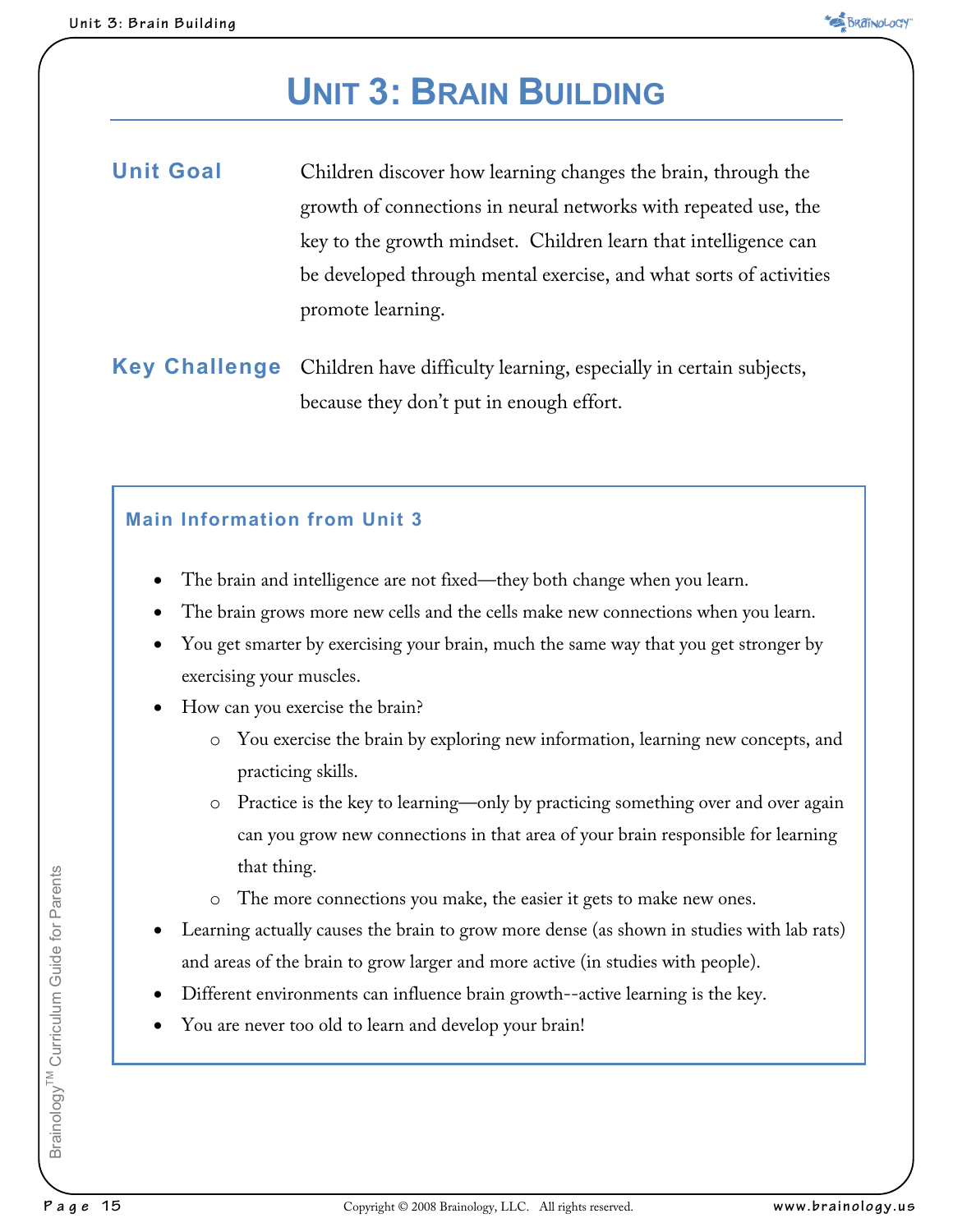

### **Discussion Activities**

These discussion activities are ideas to get you started, and ways to reinforce the concepts that your child is are learning. Discussions can take place after each interactive lesson, or during other time throughout the week.

### **Remember when we learned about?**

It seems "easy" to learn some of our favorite things to do: playing games, remembering basketball stats, playing video games, writing songs etc. The things that seem "easy" to us actually are complex tasks that require lots of work and effort. Have your child discuss:

- What is your favorite thing to do? (Don't limit yourself to school subjects: think of any activity that you love)
- Recall when you first did this activity. How did you learn how to do it?
- Do you think you're better at this activity now? If so, how did you get to that point; how were you able to get better?
- **P a g e 16**<br> **P a g 16** Copyright © 2008 Brainology, LLC. All rights reserved.<br> **P** a g e 16<br> **P** a g e 16<br> **P** a g e 16<br> **P** a g e 16<br> **P** a g e 16<br> **P** a g e 16<br> **P** a g e 16<br> **P** a g e 16<br> **E** Copyright © 2008 Brainolo • Did you have to mess up lots of times before you got it right? Do you think you were learning from your mistakes too?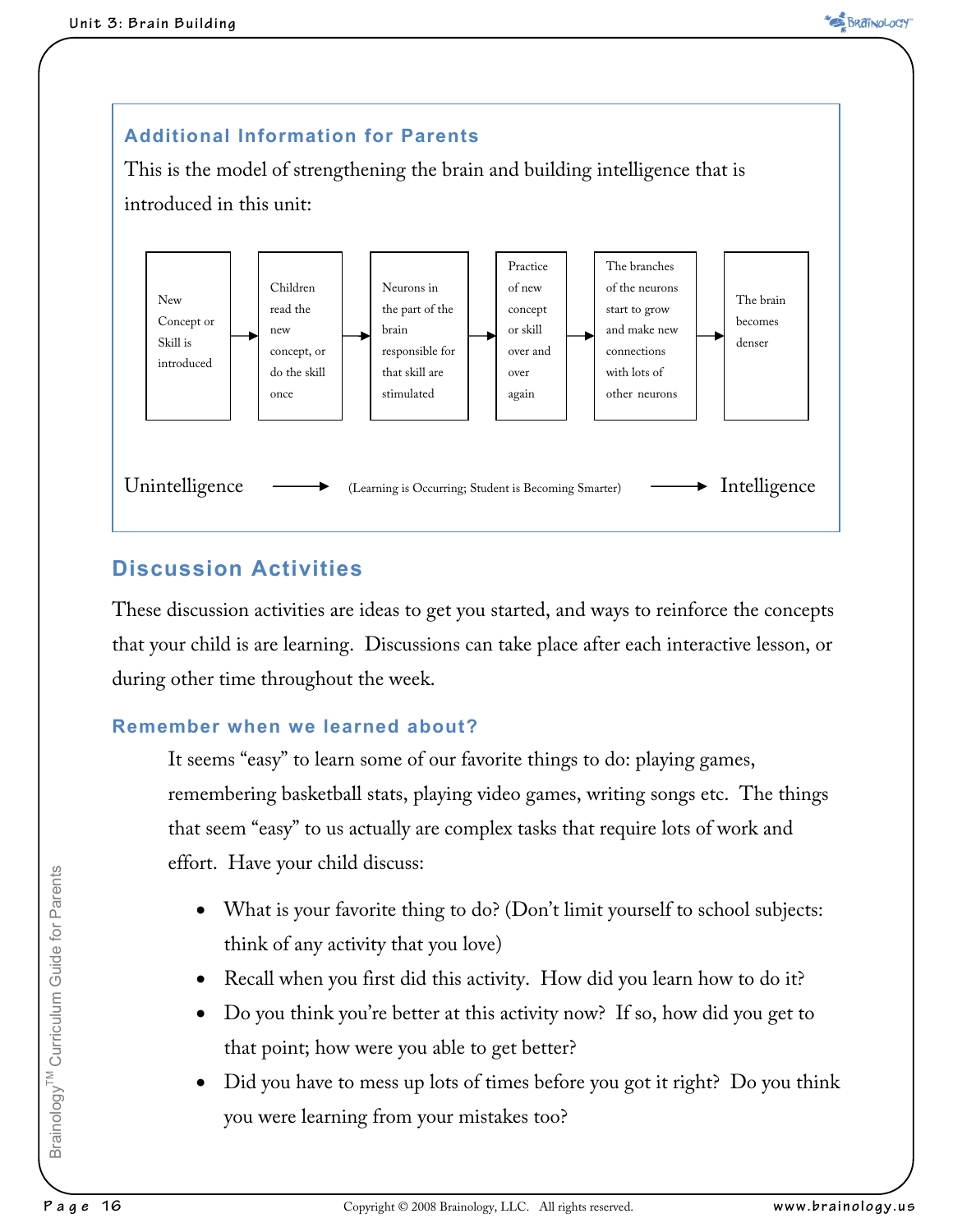### **What holds children back?**

- Do you ever hear other kids call each other "stupid" or "dummy"?
- How does that make people feel? Does it make them try harder, or give up?
- What happens when you give up, or don't put in effort on something?
- So what are messages like that doing to us?

• Based on what you have learned in this unit, does that make sense? Why not? Sometimes people put those kinds of labels on themselves, or get so worried that someone else might put a negative label on them, that they are afraid to try to learn something new, or to practice something they're not good at yet. This is called **self-handicapping**. It means you set yourself up to fail. What is a better strategy to succeed? (Hint: think about what you did to succeed at your "favorite thing.")

### **What makes children work hard?**

**P a g e 17**<br> **P a g e 17** Copyright © 2008 Brainology, LLC. All right reserved.<br> **P a g e 17** Copyright © 2008 Brainology, LLC. All right reserved.<br> **P a g e** 17<br> **P a g e 17** Copyright © 2008 Brainology, LLC. All right r Let's face it, working hard can be—hard! What makes it worthwhile is the belief that you can gain something by doing it. As long as children don't receive a paycheck , learning and developing their ability is their main payoff for hard work! Research shows that children who believe that effort will make them more successful work more persistently and do better in school than students who think that success is something that should come easily. And when children have a growth mindset and see their ability as something they can develop, they are more likely to be willing to work hard and want to learn. As a parent, you can reinforce the importance of effort by giving feedback that lets your child know how valuable it is and by reminding your child that when he/she works hard he/she is "working out" his/her brain.

### **Reinforcement Strategies**

### **Child feedback:**

- If it were easy, you wouldn't be learning anything.
- When it's hard work, that's how you know you're building your brain!
- Every time you practice, you're making the connection in your brain stronger.
- Everything is hard before it gets easy.
- You're good at things you like because you work at them.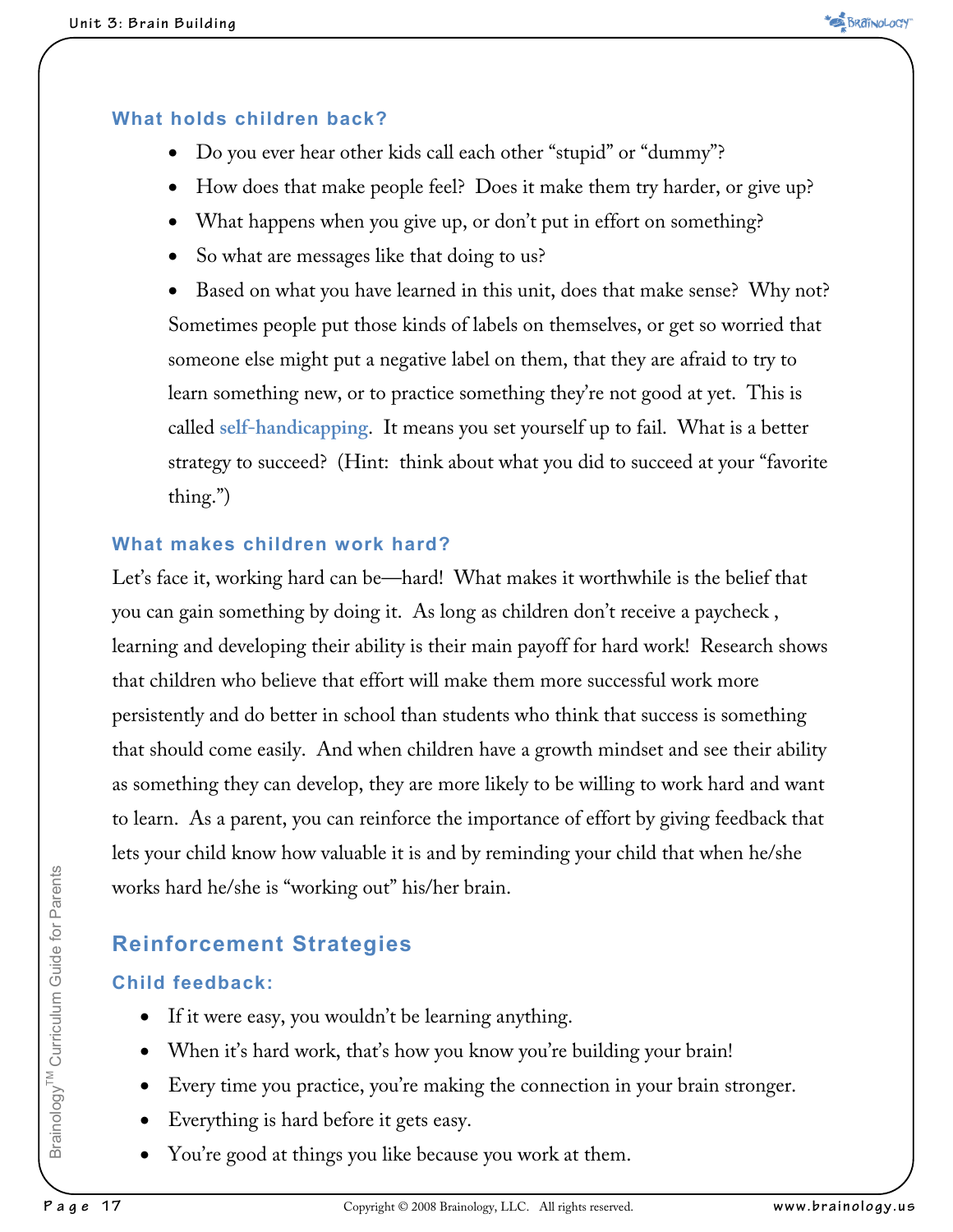- You just need to put in more time and thought and you'll get this.
- If you work half as hard at this as you do at (video games, basketball, etc.) you'll be doing great!

### **Concrete Strategies:**

- **Do reps or sets of types of problems:** Just like when you exercise in the gym, you can build up your "brain muscles" by practicing solving sets of problems that use the same mental skills, or neuron connections. The more you practice similar problems together, the stronger those skills will become.
- **Isolate key skills and practice these:** If you are learning a complicated physical skill, you practice small parts of the skill by themselves to make your whole performance stronger. For example, in learning to dance, or to play ball, you practice one move over and over to get it down. You can do the same in your schoolwork by picking one skill that you find difficult by practicing it many times.

### **Give Yourself a Brain Scan:**

In order to learn and get smarter at something, you need to build up your brain by working it out—by practicing and learning challenging new things. The next time you have something difficult to learn, use the following strategies to keep yourself motivated and give it your best effort:

- Do I feel worried about how well I'm going to do this? (Use strategies from Unit 2 to manage anxiety)
- Have I been holding back my effort—self-handicapping—on this in the past?
- Do I want to choose to get smarter and better at this?
- Am I willing to put in the effort it takes?
- How much time do I need for this, and am I giving myself enough time?
- Picture the nerve cells in your brain growing when you practice.
- If you get discouraged, think about how much smarter you are now than a year ago.
- **P a g e 18** Copyright © 2008 Brainology, LLC. All rights reserved.<br> **Properties**<br> **P** and **P** and **P** and **P** and **P** and **P** and **P** and **P** and **P** and **P** and **P** and **P** and **P** and **P** and **P** and **P** and **P** and **P** • Remember how much practice you put in on the things you like, and try to put in half that much!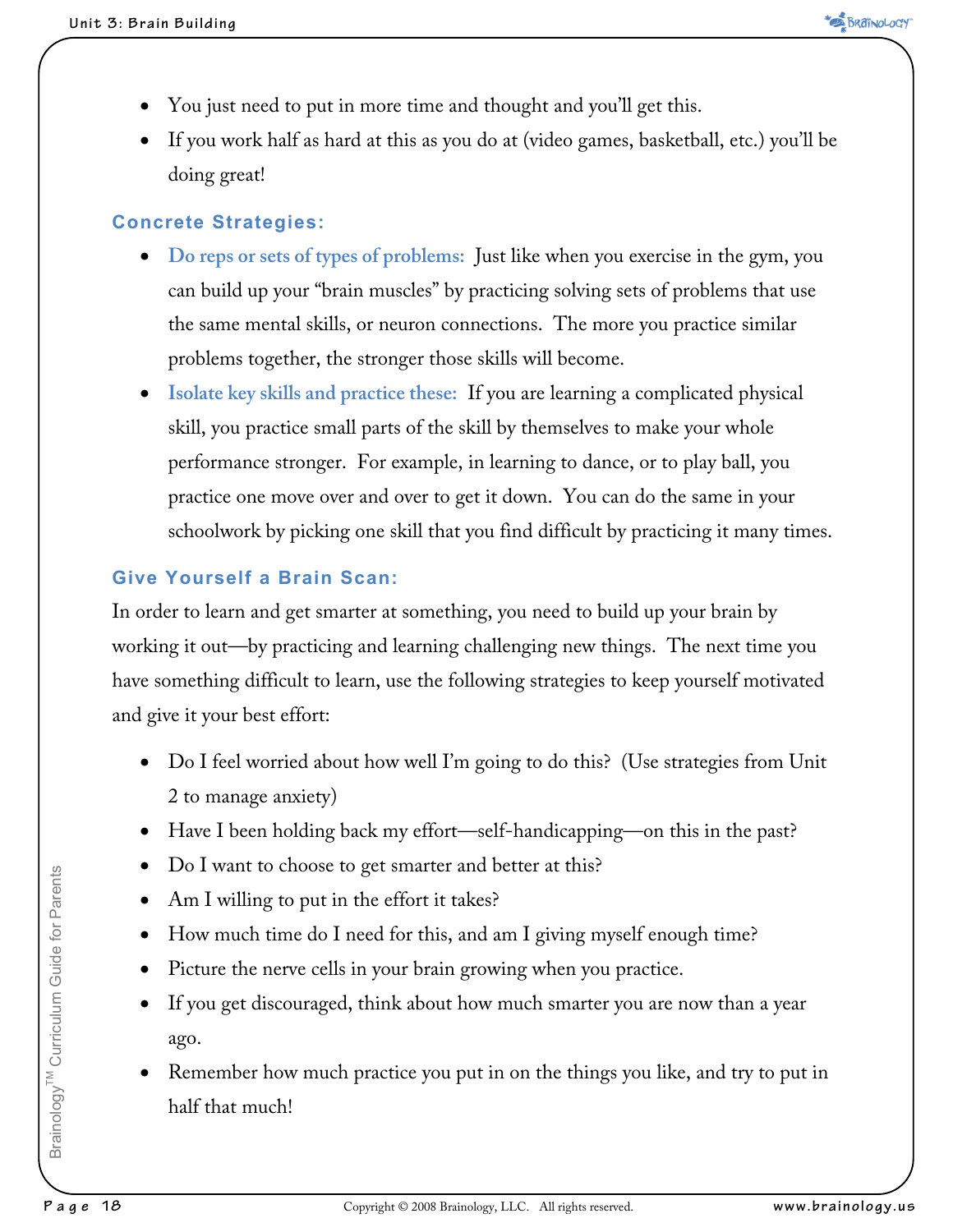## **UNIT 4: BRAIN BOOSTERS**

**Unit Goal** Extend the concept of the malleable brain to understanding the processes of memory. Introduce a variety of study strategies to capitalize on the way the brain works and learns, to deepen and reinforce your child's understanding of the growth mindset, and guide your child to the study skills resources within the program.

### **Key Challenge** Children give up when they encounter initial difficulty because they lack a variety of good learning strategies.

### **Main Information from Unit 4**

- Memory is stored in the new connections your brain makes between neurons when you have a new experience.
- There are different stages in memory, each lasting different a amount of time: sensory memory, working memory, and long-term memory.
- Memory is a process, and if you skip one stage, the memory will not last.
- All information enters through sensory memory, which lasts less than a second.
- Things you pay attention to go on to working memory, which lasts from seconds to minutes. This memory can only hold 5-7 separate pieces of information at once.
- Information moves from working memory to long-term memory through a process called encoding. In order for encoding to happen, you must pay attention, attach new information to existing information that supports it and repeat the information.
- **P a g e 19**<br> **P a g a d a connecting** information together to help expand memory is<br>
chunking, where you remember several bits of information together in a pattern.<br>
Other mnemonics (memory strategies) that connect inform • An example of connecting information together to help expand memory is **chunking**, where you remember several bits of information together in a pattern. Other mnemonics (memory strategies) that connect information together in multiple ways include **visual images** and **acronyms**.
	- Most good study strategies are those that reinforce this memory process, helping your brain to make many strong connections between neurons and build a strong communication network of knowledge.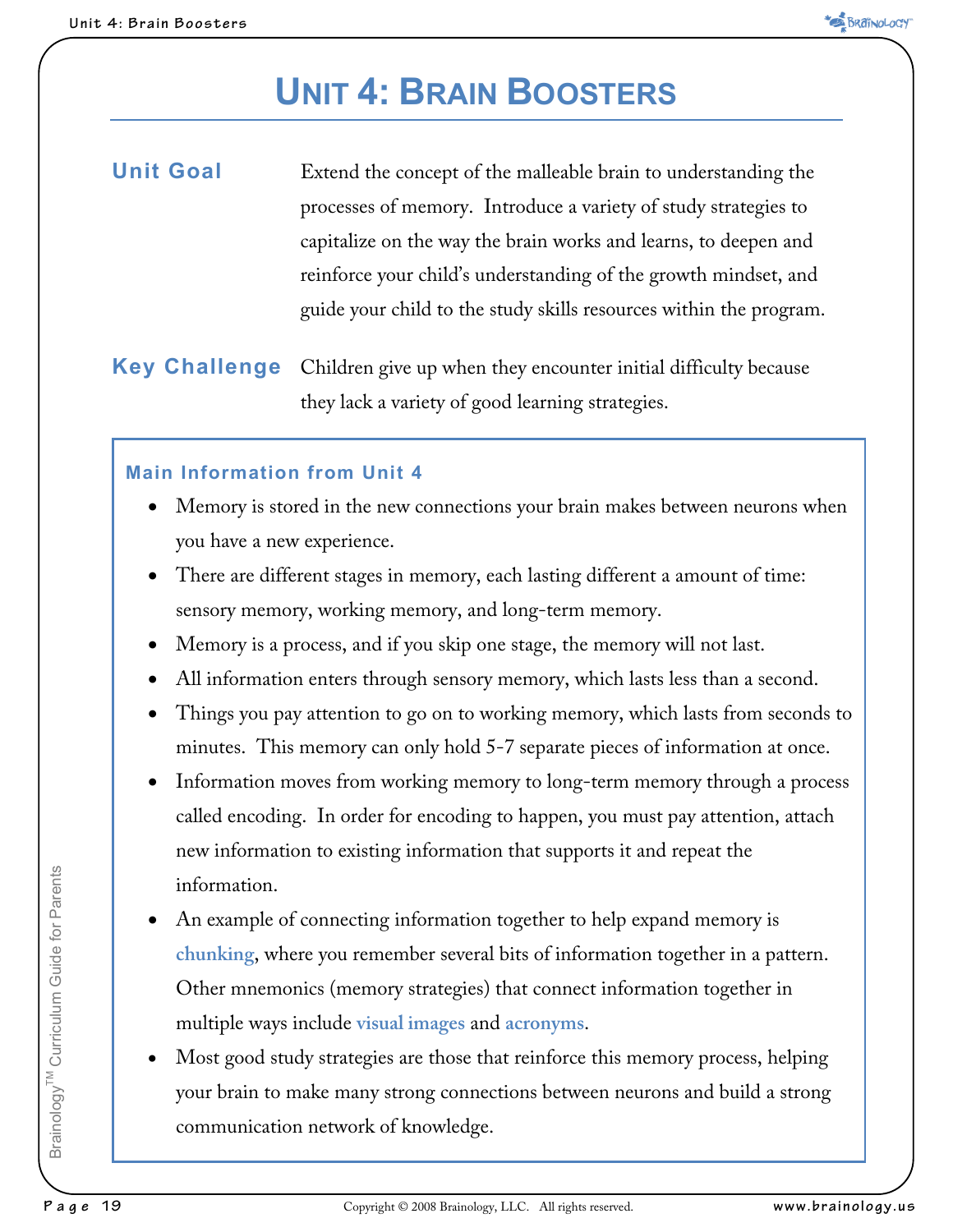Some examples of good study strategies can be remembered through the acronym **BRAIN**:

- **Break down information into basic elements**
- **Repeat, review, practice skills and information to strengthen memory**
- **A**ctively practice new information
- **I**nformation-seeking through expert sources
- **N**ever give up—stay with the task long enough to let learning and memory take hold!

### **Discussion Activities**

To study effectively you need to "study smart"--find the right strategy and use time well. Below are two ways of studying. Each takes 45 minutes. Which way will work better?

1) Sit and stare at your math book, but don't open it up. Stare at it REALLY HARD for 12 minutes. Then open it up and read one problem. Get frustrated when you don't understand it in 3 minutes, and close the book. Turn on the TV for 10 minutes. Spend 20 minutes looking for your math homework sheet. Give up when you can't find it.

2) Write down math rules and problems on index cards. (15 minutes) Read them a few times (15 minutes) Then find a friend to quiz you on the problems (5 minutes) Pick the ones you had trouble with and read them over again (10 minutes).

- Which one sounds the most like your own study time?
- Does this method work for you?
- Remember the acronym BRAIN. Can you see any ways that study method (1) used these strategies? How about study method (2)?

#### **What are the most important study skills?**

**P a g e 20**<br> **P Remember the acronym BRAIN.** Can you see any ways that study method (1)<br>
used these strategies? How about study method (2)?<br>
What are the most important study skills?<br>
By encouraging your child to focus By encouraging your child to focus on effort, strategy, and incremental learning, you are laying the foundations for a constructive approach to learning and supporting a growth mindset. To help them turn that positive motivation into practical achievement gains, remind them of the importance of using the right strategies. Many children fail to understand their role in controlling their own learning. There are a few key skills and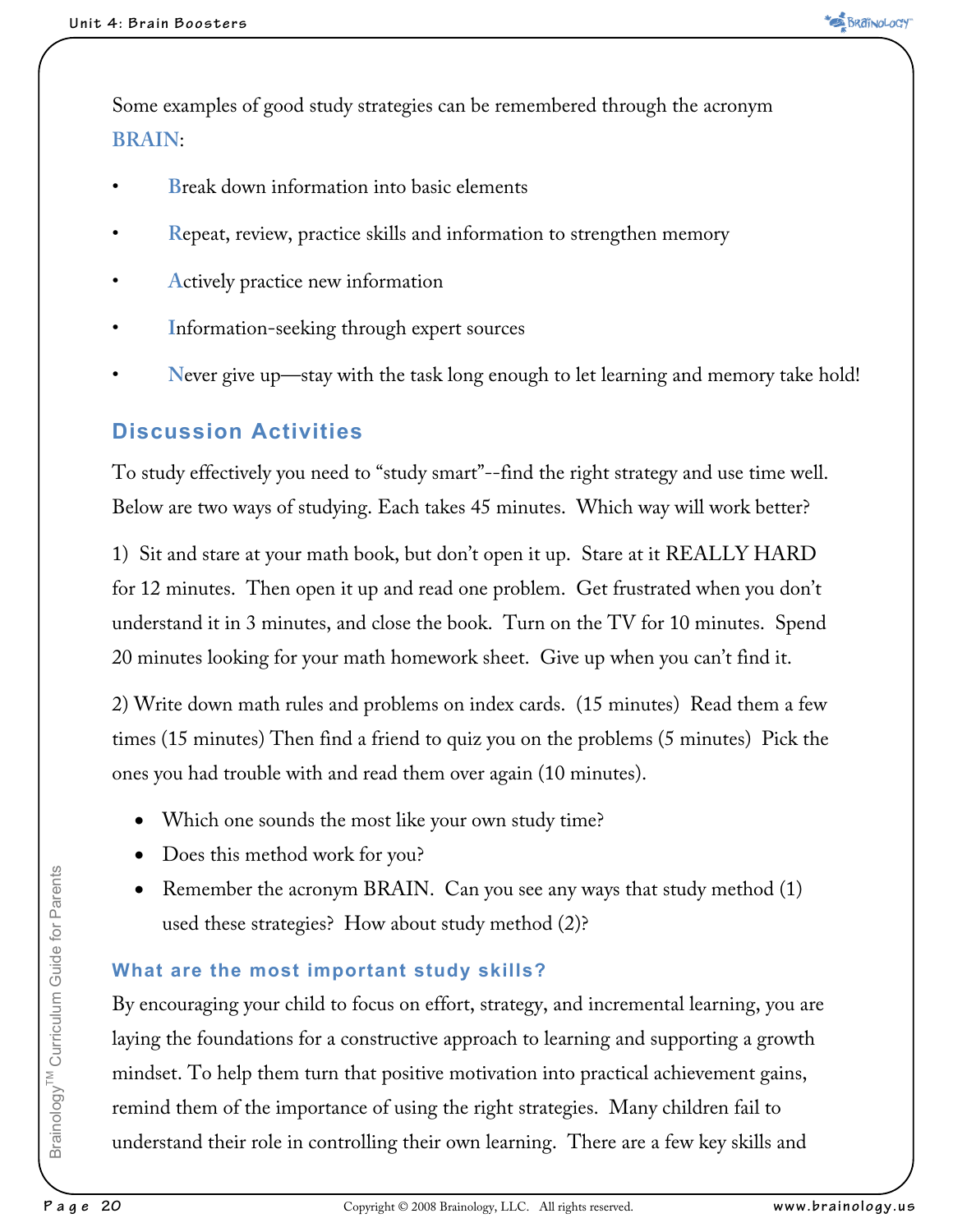principles that underlie the majority of study strategies, yet are unknown to many children. Focusing one's attention, taking an active role in learning, repetition, and monitoring one's own knowledge, are among these strategies.

### **Reinforcement Strategies**

#### **Strategy-Supporting Feedback**

By encouraging your child to emphasize their learning strategies, you will help them remember that they can control how much they learn. When we associate the things we want to remember with the things we already know and find to be important, the move from working to long-term memory can be more easily made! Suggestions for feedback include:

- Remember, nothing gets in unless you shine your "attention spotlight" on it!
- Take charge of this, get active!
- Think about what you need to do: what strategies can you use?
- Question yourself: What do I already know about this subject? What do I need to know? Am I using the right strategy?
- If you don't understand something, ask!
- See if you can explain it to someone else. That's the best way to learn.

### **Concrete Strategies**

Like a network of neurons, a math class is a series of ideas connected together to make solving math problems possible. The following ideas might help remind your child that just like their brains, math is a complex connection of messages:

- **P a g e 21**<br> **PEMDAS** (*please excuse my dear aunt sally)* is a mnemonic that helps you remember<br>
the order of mathematical operations you must follow in solving a problem. Have<br>
your child create their own mnemonic devic • PEMDAS (*please excuse my dear aunt sally)* is a mnemonic that helps you remember the order of mathematical operations you must follow in solving a problem. Have your child create their own mnemonic devices and post them around the house or in their bedroom for inspiration.
	- Learning the most basic way to solve a problem leads us to figure out how to manage similar problems with more complexity and more steps. Have your child map out math problems, showing the series of steps and the basic operations needed to solve the problem.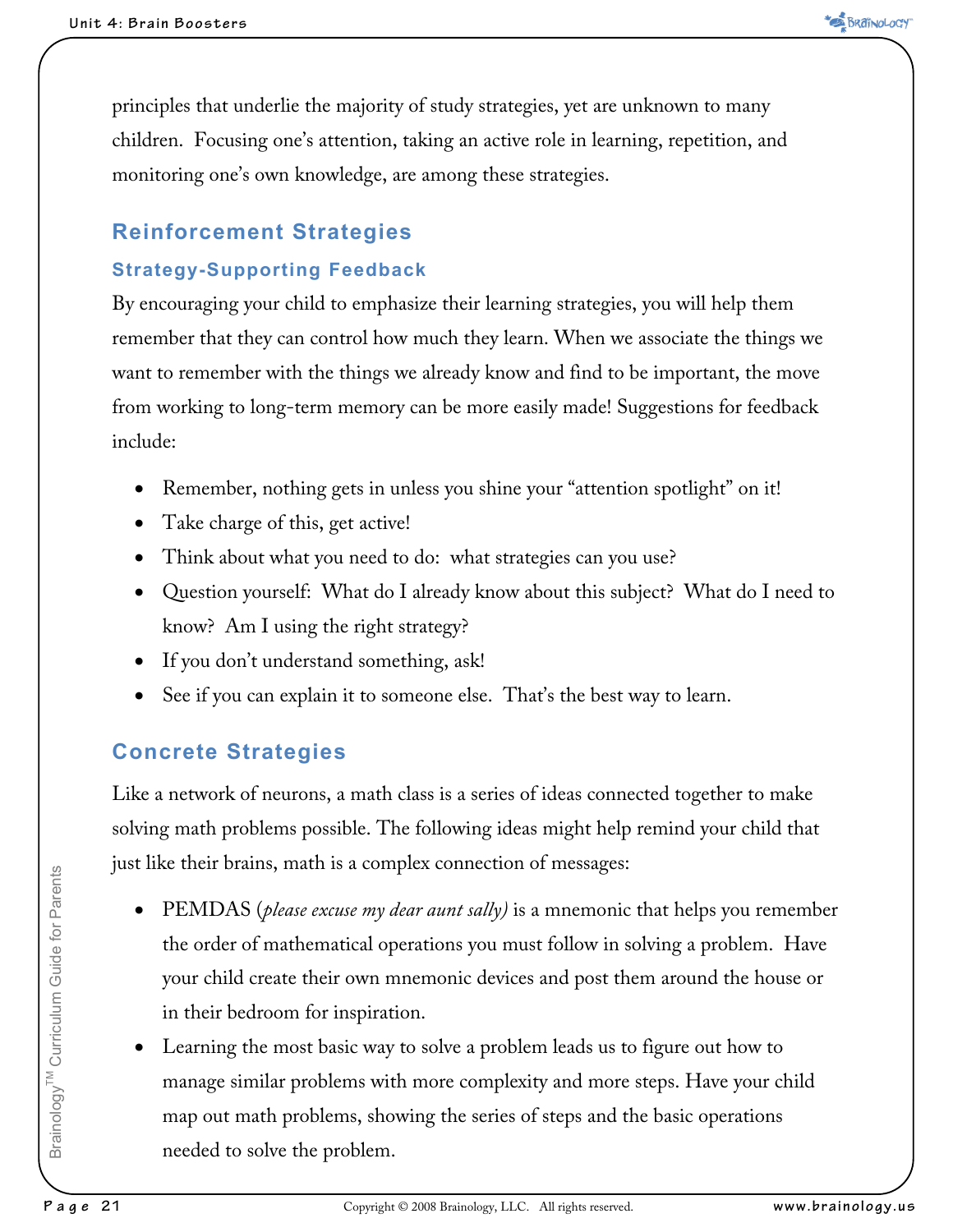- Write a problem on a sheet of paper that is solved in several lines. Cut the paper into strips so that each step is on a separate strip. Have your child put the pieces together in the correct order.
- Consider things children have strong emotional attachments to and make school connect with those topics, for example keeping a diagram of the Final Four or tracking the rate at which a tropical storm is approaching the city.
- Making connections with things your child is interested in will help them remember concepts. Link a new concept in math with a favorite song.

### **Give Yourself a Brain Scan**

To learn well, you shouldn't stop with working hard—you need to work smart too! Use the mnemonic **BRAIN** to check whether you have brought your toolkit of strategies. Did you:

- **Break down information into basic elements**
- **Repeat, review, practice skills and information to strengthen memory**
- **A**ctively practice new information
- **I**nformation-seeking through expert sources
- **N**ever give up—stay with the task long enough to let learning and memory take hold!

**P a g e 22** Copyright © 2008 Brainology, LLC. All rights reserved.<br> **P a g e 22** Copyright © 2008 Brainology, LLC. All rights reserved.<br> **P a g e 22** Copyright © 2008 Brainology, LLC. All rights reserved.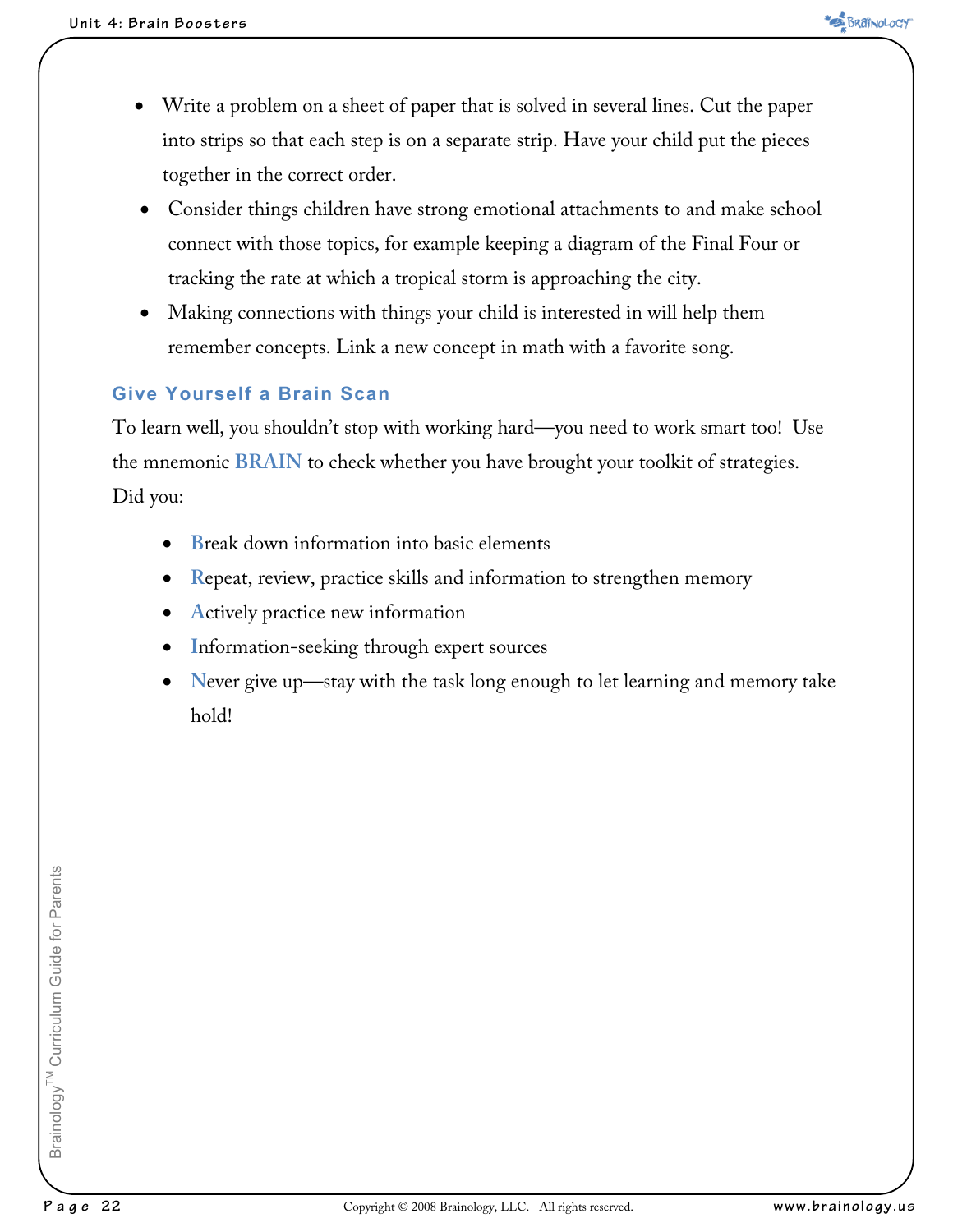## **RESEARCH BACKGROUND OVERVIEW**

During adolescence, students are at risk for underachievement, particularly in the area of mathematics and sciences. Over the past two decades, the main goal of two of our cofounders, Carol S. Dweck, Ph.D., and Lisa Sorich Blackwell, Ph.D., has been to research what helps students to achieve highly, and to apply the lessons learned to improving their motivation and achievement.

### **Achievement Motivation**

In Drs. Dweck and Blackwell's research, we have found that the beliefs and attitudes held by students when they begin junior high school have a strong influence on their achievement in mathematics over these critical years.

In particular, the research found that students who believed that their intelligence was something that they could develop and increase—what we term a **growth mindset**—also held many other positive attitudes. First, believing that their ability could be increased, they **valued learning** as a goal, even when it involved hard work or initial errors. They also believed in the **efficacy of effort**—that is, they viewed effort in a positive way and felt that they had the ability, through their own efforts, to learn and master new material up to standard. When they had difficulty in a subject, they made more constructive, **mastery-oriented explanations**—rather than just saying, "I'm not smart enough," or "I just can't do math," they explained their difficulty as due to lack of effort or inadequate strategy. And responded with more **positive, effort-based strategies** to work harder and spend more time on the subject instead of giving up.

**P a g e 23** Copyright © 2008 Brainology, LLC. All right reserved.<br> **P** a g e 23 Copyright © 2008 Brainology, LLC. All right reserved. **We are not all reserved** for Parents intelligence as a fixed quality did not. This was Even more striking, students with a growth mindset had an **upward trajectory in mathematics grades** over seventh and eighth grade, while those who viewed their intelligence as a fixed quality did not. This was true even though students had equal levels of prior achievement: students who believed that their intelligence was malleable did better than did equally able students who viewed their intelligence as an unchangeable, fixed "entity." This was true for students at all levels of ability (see Figure 1).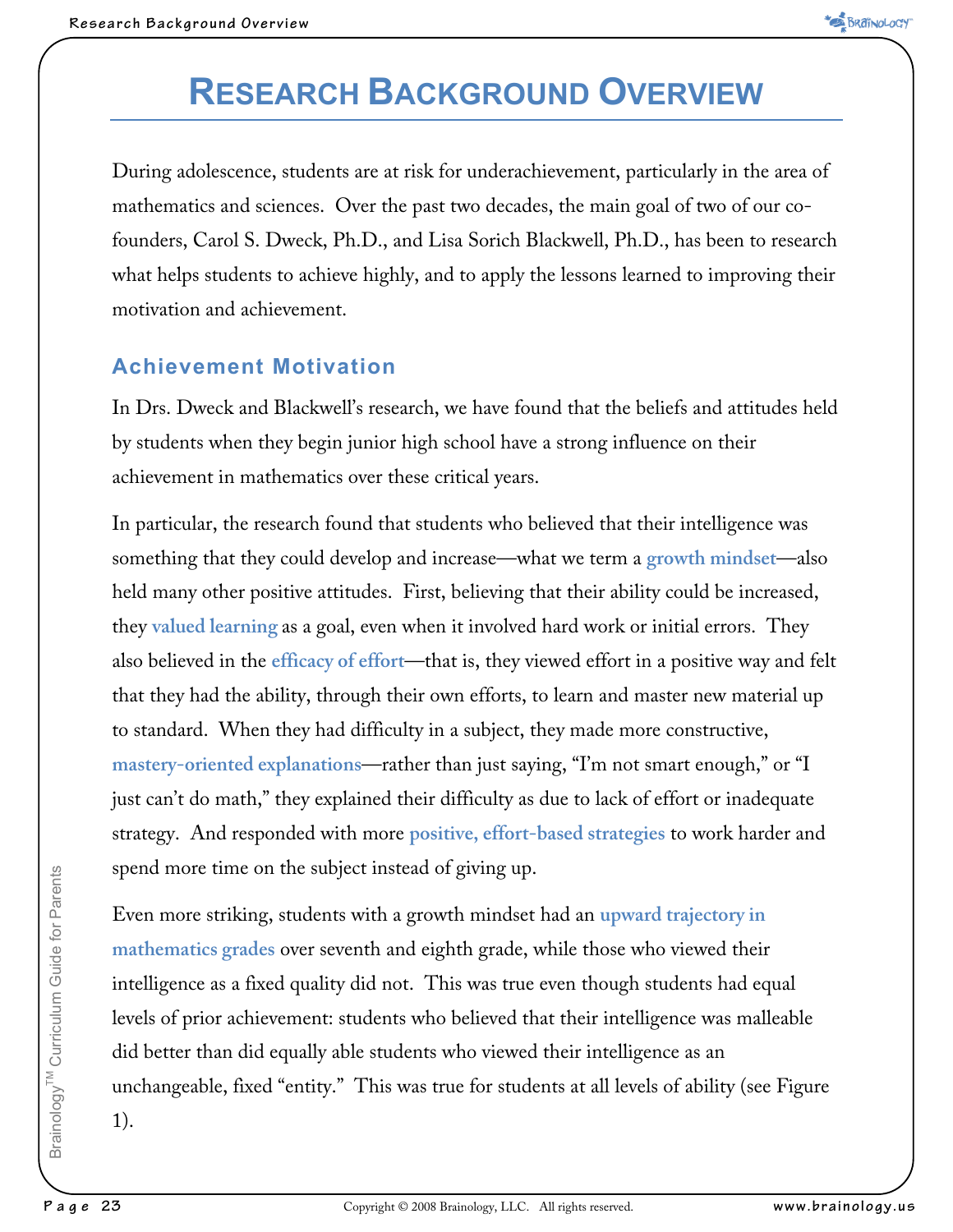Our research, as well as that of others, has shown that students who hold a growth mindset use more sophisticated strategies in their coursework. For example, they use more complex **cognitive and meta-cognitive strategies**–those that involve active and deeper-level processing of material, and self-monitoring of the learning process.



**Figure 1**. How beliefs and goals promote higher mathematics achievement as shown in prior research.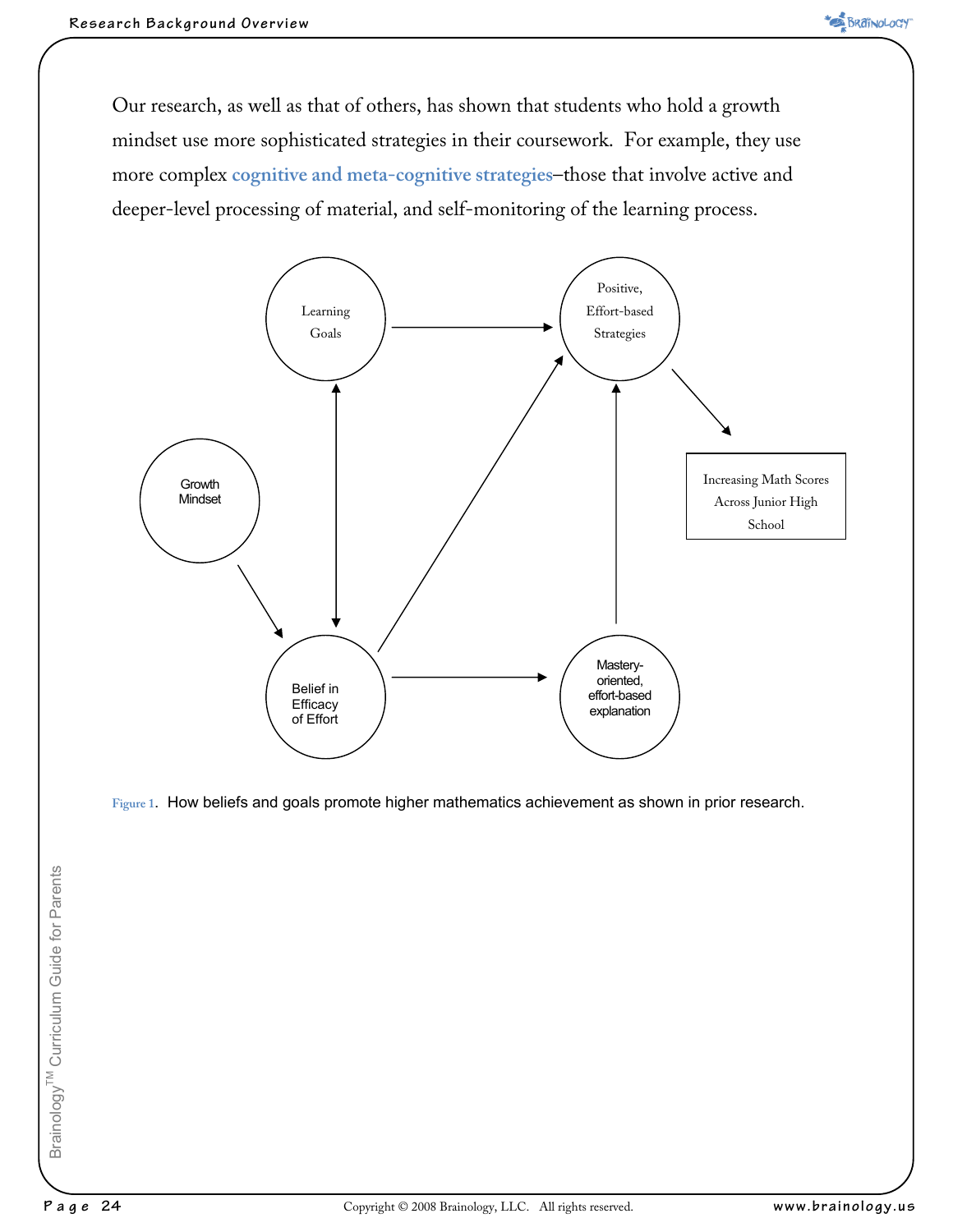### **Research on Learning and the Brain**

In the same period of time, research has shown that the brain is in fact much more malleable than previously thought. It was once believed that the brain did not grow new cells, and that there were severe limitations on the malleability, or **neuroplasticity**, of the brain after early childhood. But in the past few decades, research has shown that learning causes substantial changes in the brains of both animals and human beings throughout life.

Thinking occurs in the brain through the chemical communication of nerve cells connected in a complex network. With learning, the cells of the brain develop new connections between them, and existing connections become stronger. Studies in neurophysiology, neuroanatomy, and brain imaging have shown that when people practice and learn new skills, the areas of the brain responsible for those skills actually become larger and denser with neural tissue, and that new areas of the brain become active when performing related tasks. Furthermore, it has been found that the brain continues to grow new nerve cells, or neurons, daily, and that this process speeds up when a lot of active learning is occurring.

Thus, the brain has the capacity to develop throughout life. However, this development depends on the stimulation of challenge and learning. This fact makes it all the more critical that students be given challenging material and motivated to apply effort and take an active role in learning.

### **Intervention Approach: Teaching a Growth Mindset**

**P a g e 25**<br> **P a g a G a g b a g e 25** Copyright © 2008 Brainology, LLC. All rights reserved.<br> **P a g e 25** Copyright © 2008 Brainology, LLC. All rights reserved.<br> **P a g e 25** Copyright © 2008 Brainology, LLC. All right Would it be possible to improve students' motivation and achievement by teaching them a growth mindset? In a pilot study, we did just that by teaching middle school students about what has been learned about the flexibility of the brain to develop and grow new networks with challenge and learning. We then examined changes in their motivation and mathematics achievement over the year of the intervention, comparing them with a similar group of students in the same school who did not receive this intervention.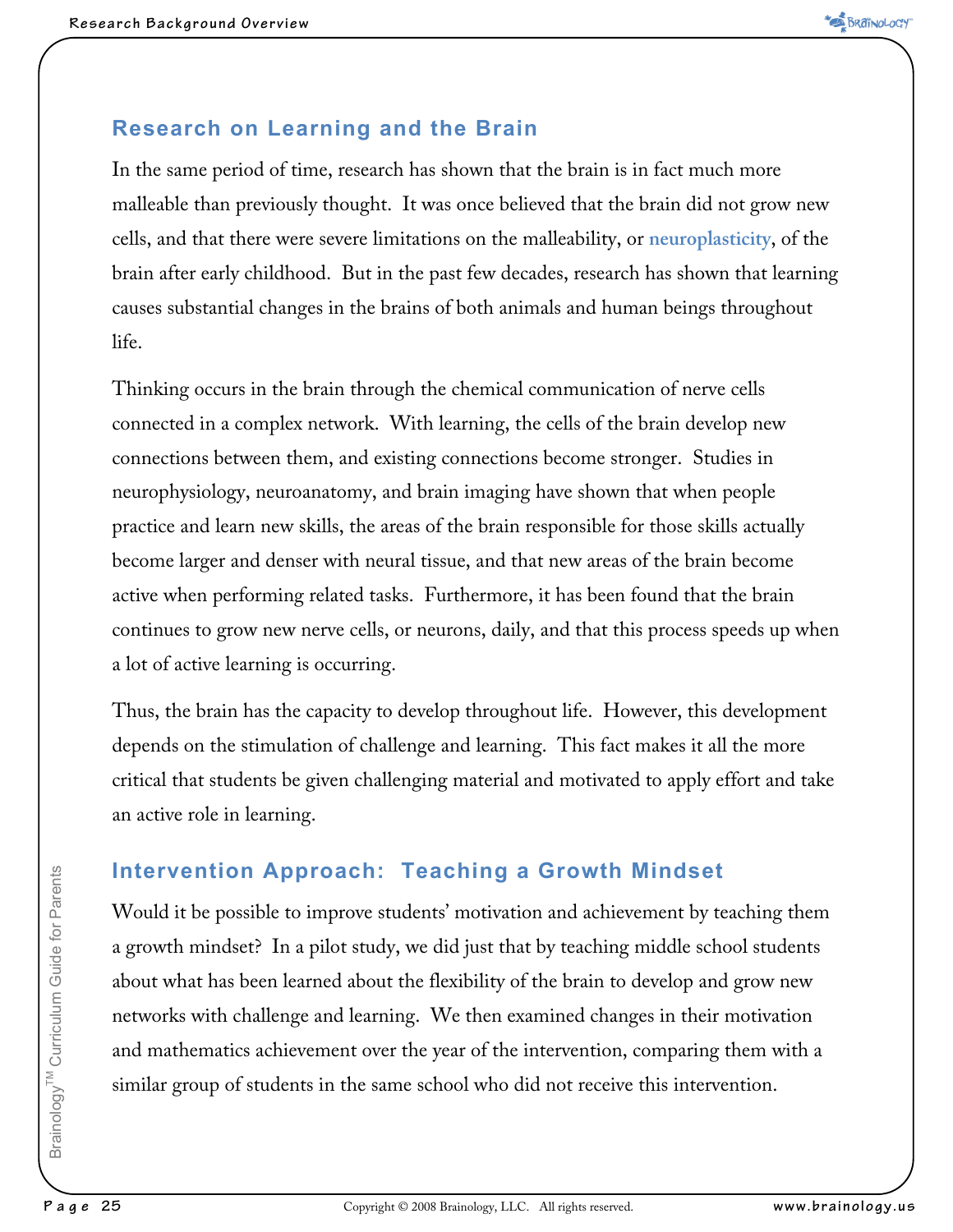### **Pilot Study Results**

**Gains in motivation**: We asked teachers to assess changes in their students' classroom motivation over the period of the intervention. Note that in the pilot study we taught the growth mindset intervention to students outside of their class periods, and teachers did not participate in the intervention. Thus, teachers were unfamiliar with the content of the intervention, and they did not know which of their students had received instruction in the malleable brain. Yet teachers cited significantly more of the students who had received the growth mindset training as showing positive change in their effort and interest in (see Figure 2).



**P a g e 26**<br> **P a g e 26**<br> **P a g e 26**<br> **P a g e 26**<br> **P** a g e 26<br> **P** a g e 26<br> **P** a g e 26<br> **P** a g e 26<br> **P** a g e 26<br> **P** a g e 26<br> **P** a g e 26<br> **P** a g e 26<br> **P** a g e 26<br> **P** a g e 26<br> **P** a g e 26<br> **P** a g e 26 **Figure 2**. Teacher-rated change in students' classroom motivation (effort, interest in learning) following intervention. (Note: Experimental group was taught lesson on malleable intelligence.)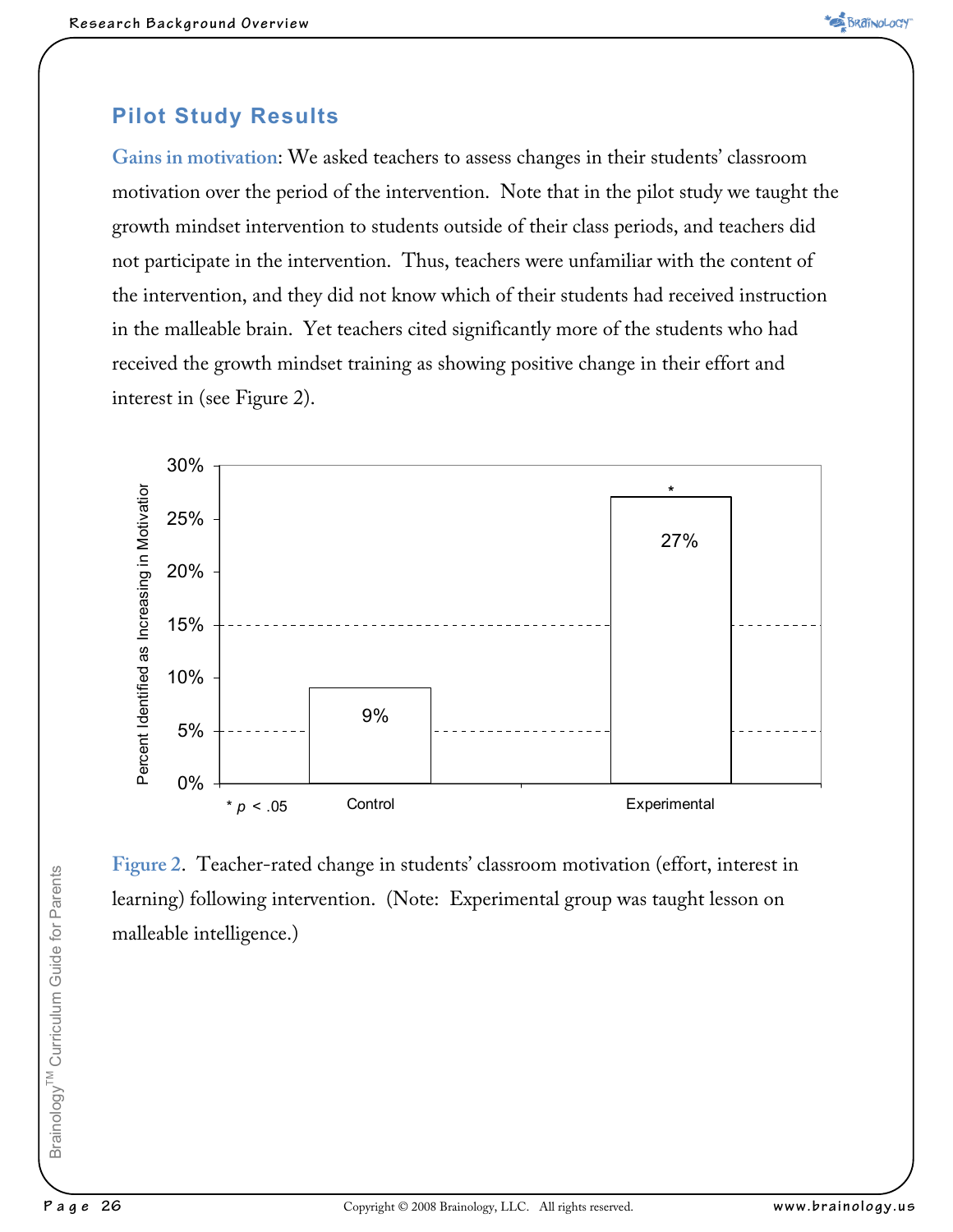Following are some comments from teachers about these students:

*"M. was performing far below grade level. During the past few weeks, she has voluntarily asked for extra help from me during her lunch period in order to improve her testtaking performance. Her grades drastically improved from failing to an 84 on the most-recent exam."* 

 *"Lately I have noticed that students have a greater appreciation for improvement in academic performance. R. was performing below standards, but now he has learned to appreciate the improvement from his grades of 52, 46, and 49 to his grades of 67 and 71. He valued his growth in learning Mathematics."* 

 *"Your workshop has already had an effect. L., who never puts in any extra effort and often doesn't turn in homework on time, actually stayed up late working for hours to finish an assignment early so I could review it and give him a chance to revise it. He earned a B+ on the assignment (he had been getting C's and lower)."* 

 *"Several students have voluntarily participated in peer tutoring sessions during their lunch periods or after school. These students were passing when they requested the extra help and motivated by the prospect of sheer improvement."* 

**P a g e 27**<br> **P a g e 27** Copyright © 2008 Brainology, LLC. All rights reserved.<br> **P a g e** 27<br> **P a g e 27** Copyright © 2008 Brainology, LLC. All rights reserved.<br> **P a g e 27** Copyright © 2008 Brainology, LLC. All right **Gains in Math Achievement:** The mathematics grades of all students in the study had been declining prior to the intervention. However, after the intervention, the grades of those students who learned about the growth mindset (experimental group) took an upward turn, while those of their fellow students who did not receive this curriculum continued to decline (see Figure 3.)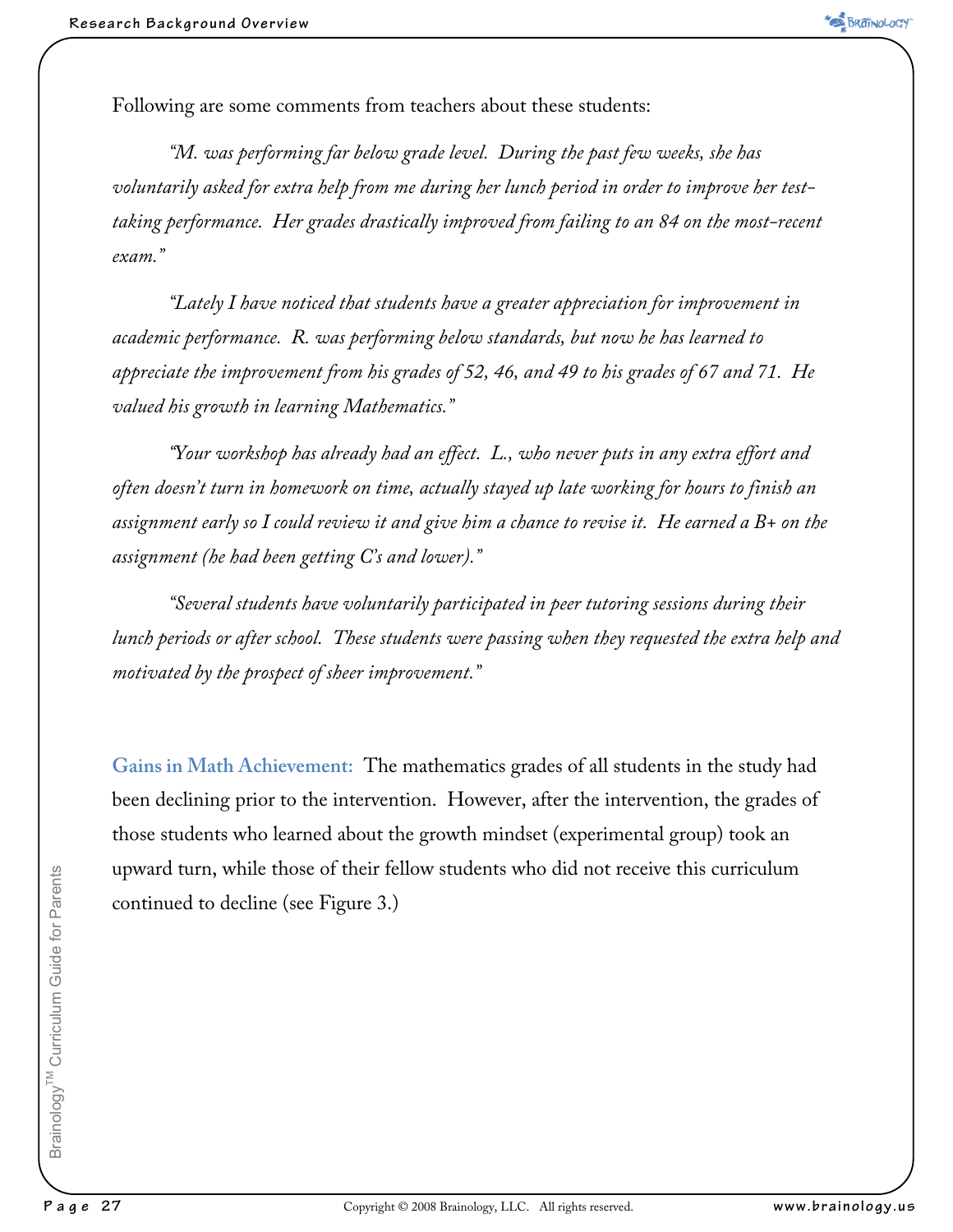

**Figure 3**. Math grade curves over period of the intervention (T1=spring 6th, T2=fall 7th, T3=spring 7th)

#### **References**

Blackwell, L., Trzesniewski, K., & Dweck, C. (2007). Implicit Theories of Intelligence Predict Achievement Across an Adolescent Transition: A Longitudinal Study and an Intervention. *Child Development, Vol. 78, No. 1*, pp. 246-263.

Dweck, C. (2006). *Mindset: The New Psychology of Success*. Random House: New York.

### **Acknowledgements**

**P a g e 28**<br> **P a g e 28**<br> **P a g e 28** Copyright © 2008 Brainology, LLC. All rights reserved.<br> **P a g e 28**<br>
Copyright © 2008 Brainology, LLC. All rights reserved.<br> **P a g e 28**<br>
Copyright © 2008 Brainology, LLC. All rig The quoted research was funded by grants from the William T. Grant Foundation and the Spencer Foundation.